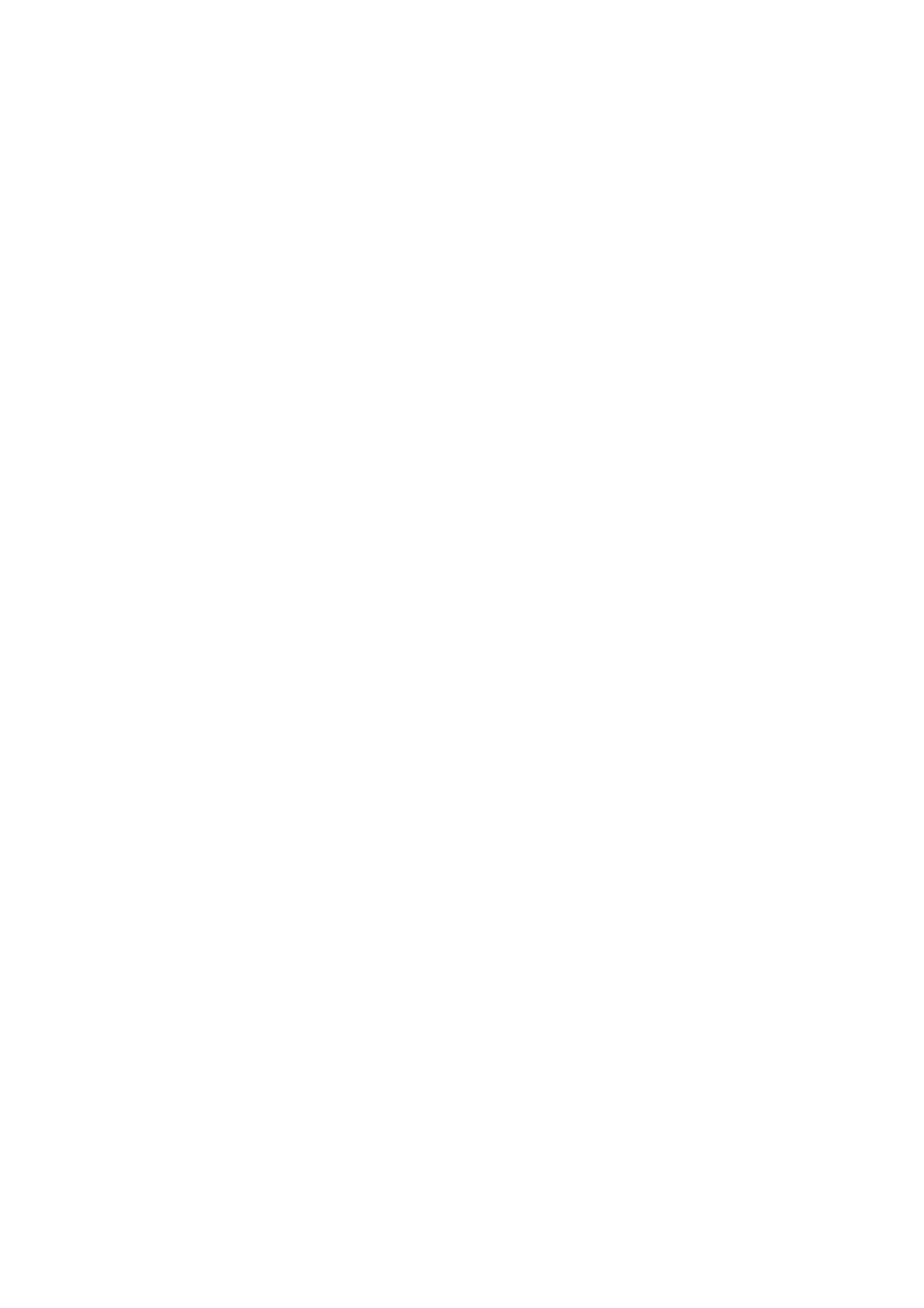Economic Development Department



# Green Paper

# **Amendments to Companies (Jersey) Law 1991** 25th November 2011

# **Purpose and type of consultation:**

To seek views on proposed changes to the Companies (Jersey) Law 1991.

**Closing date:** 21st February 2012

#### **Summary**

Amendments are proposed to the Companies (Jersey) Law 1991 ("the Law").

The purpose of the proposed amendments is to confirm and strengthen the competitiveness and standing of the Jersey company, a vehicle used both for local business needs and as one of the key tools of the international finance industry.

\_\_\_\_\_\_\_\_\_\_\_\_\_\_\_\_\_\_\_\_\_\_\_\_\_\_\_\_\_\_\_\_\_\_\_\_\_\_\_\_\_\_\_\_\_\_\_\_\_\_\_\_\_\_\_\_\_\_\_\_\_\_\_\_\_\_\_\_\_\_\_\_\_\_\_

The proposed amendments comprise a number of points of clarification and potential improvement. They have been put forward by industry practitioners and the Jersey Financial Services Commission or have otherwise been made manifest since the last set of amendments to the Law.

It is envisaged that successful proposals will be implemented both through the enactment of Regulations and through an amendment to the Law.

*Your submission: Please note that consultation responses may be made public (sent to other interested parties on request, sent to the Scrutiny Office, quoted in a published report, reported in the media, published on www.gov.je, listed on a consultation summary, etc.).* 

*If a respondent has a particular wish for confidentiality, such as where the response may concern an individual's private life, or matters of commercial confidentiality, please indicate this clearly when submitting a response.*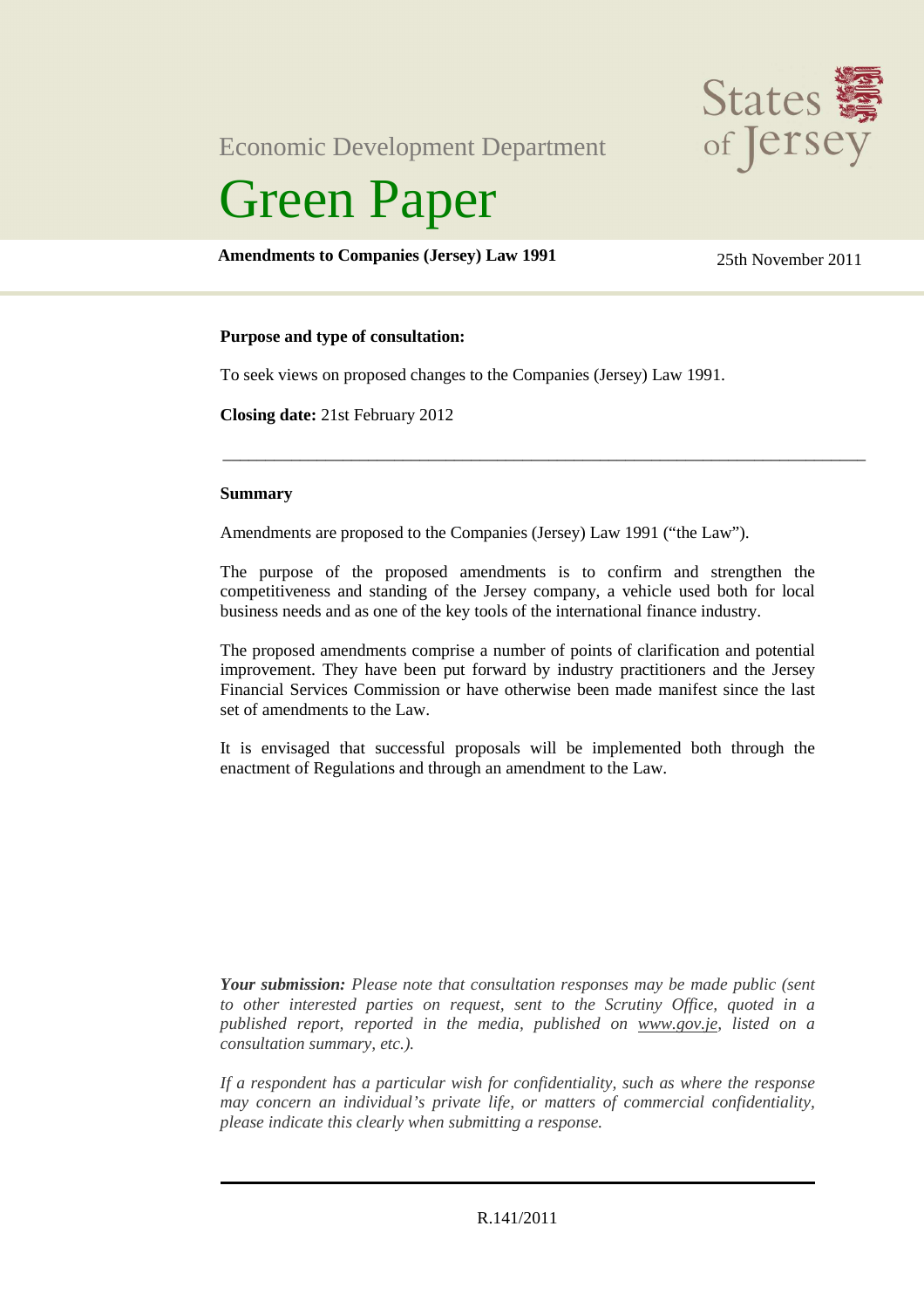# **Please send your comments to:**

|                                        | Jersey Finance Limited is co-ordinating an<br>industry response incorporating views raised by<br>local firms or entities. |
|----------------------------------------|---------------------------------------------------------------------------------------------------------------------------|
| William Byrne                          | <b>Heather Bestwick</b>                                                                                                   |
| <b>States of Jersey</b>                | Jersey Finance Limited                                                                                                    |
| <b>Economic Development Department</b> | 48–50 Esplanade                                                                                                           |
| 3rd Floor, Liberation Place            | St. Helier                                                                                                                |
| St. Helier                             | Jersey                                                                                                                    |
| Jersey                                 | <b>JE2 3QB</b>                                                                                                            |
| JE1 1BB                                |                                                                                                                           |
| E-mail: $w.byrne@gov_ie$               | E-mail: heather.bestwick@jerseyfinance.je                                                                                 |

**Supporting documents attached:**  None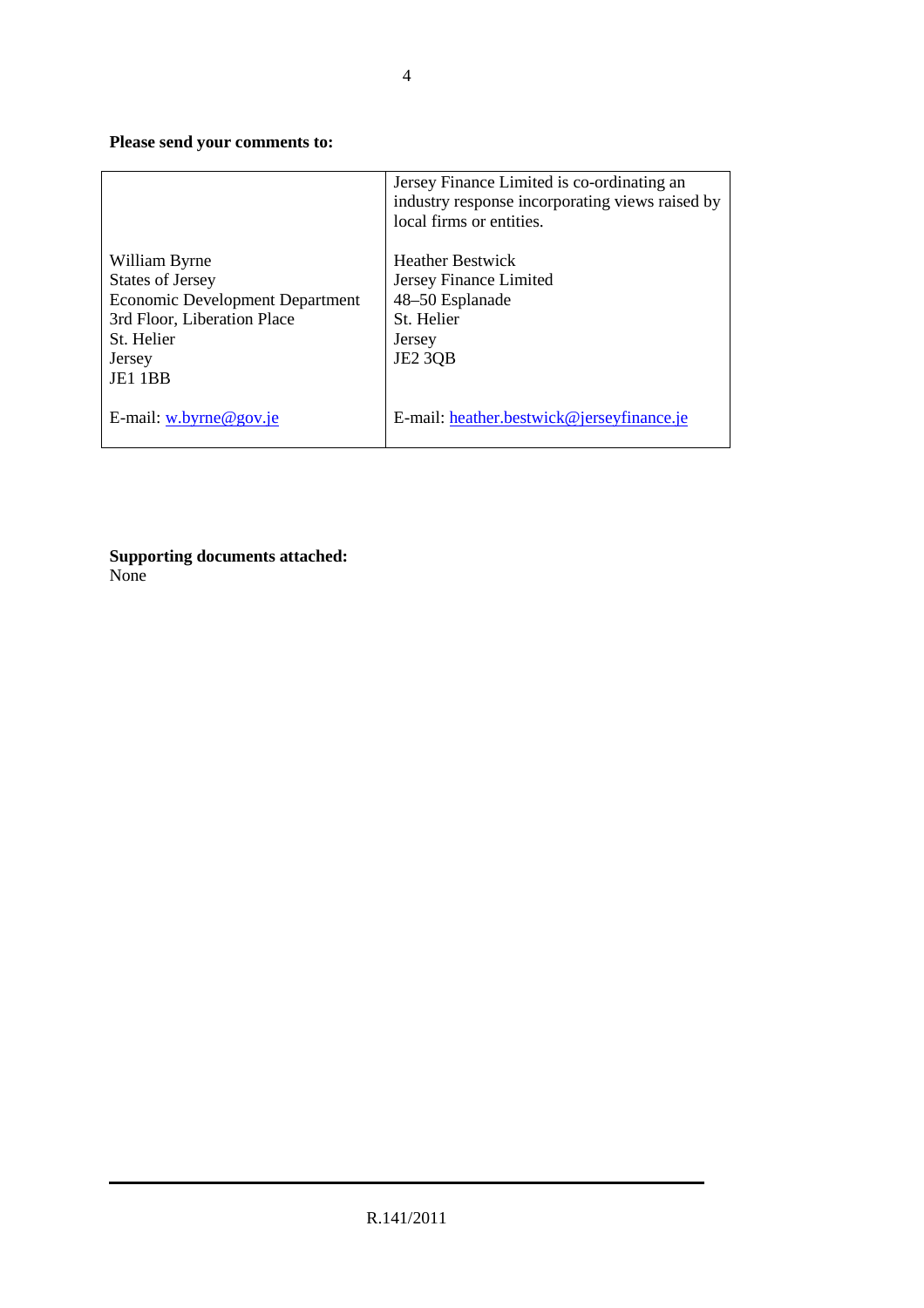# **A. INTRODUCTION**

- 1. This Consultation Paper seeks to outline identified issues with the Companies (Jersey) Law 1991 ("the Law") with a view to proposing amendments which will confirm and strengthen the competitiveness and standing of the Jersey company, a vehicle used both for local business needs and as one of the key tools of the international finance industry.
- 2. Where possible, changes to the Law will be brought into force in an expedited timescale through the enactment of Regulations (the Companies (Amendment No. 7) (Jersey) Regulations 201-). Where this is not possible, changes will be made by amendment to the primary Law (through the Companies (Amendment No. 11) (Jersey) Law 201-).
- 3. The amendments, outlined in order of the relevant Article under the Law, seek both to elucidate and to develop aspects of the Law. Since the commencement of the Companies (Amendment No. 10) (Jersey) Law 2009 on 6th November 2009, a number of points of clarification and potential improvement have been suggested by industry practitioners and the Jersey Financial Services Commission, some of which look to mirror developments in other jurisdictions. All have been considered by the Economic Development Department and, where appropriate, have been incorporated into this Consultation Paper.
- 4. As well as a number of substantive issues outlined in this Paper (in respect of which responses are specifically invited), there are also a number of more minor drafting points aimed largely at clarifying the existing provisions of the Law. These have been included for information and completeness. Whilst they are considered non-contentious, views are nonetheless welcomed.
- 5. In all instances, possible solutions are provided to the identified issues (both substantive and minor). It is important to note that these are not settled solutions but merely proposals drawn from a wide provenance. The concluded views of Government over whether and how to take forward amendments to the identified issues will be drawn only upon receipt and consideration of all consultation responses.
- 6. In what follows, there are various references to sections of the UK Companies Act 2006. If necessary, these sections can be viewed online at: http://www.legislation.gov.uk/ukpga/2006/46/contents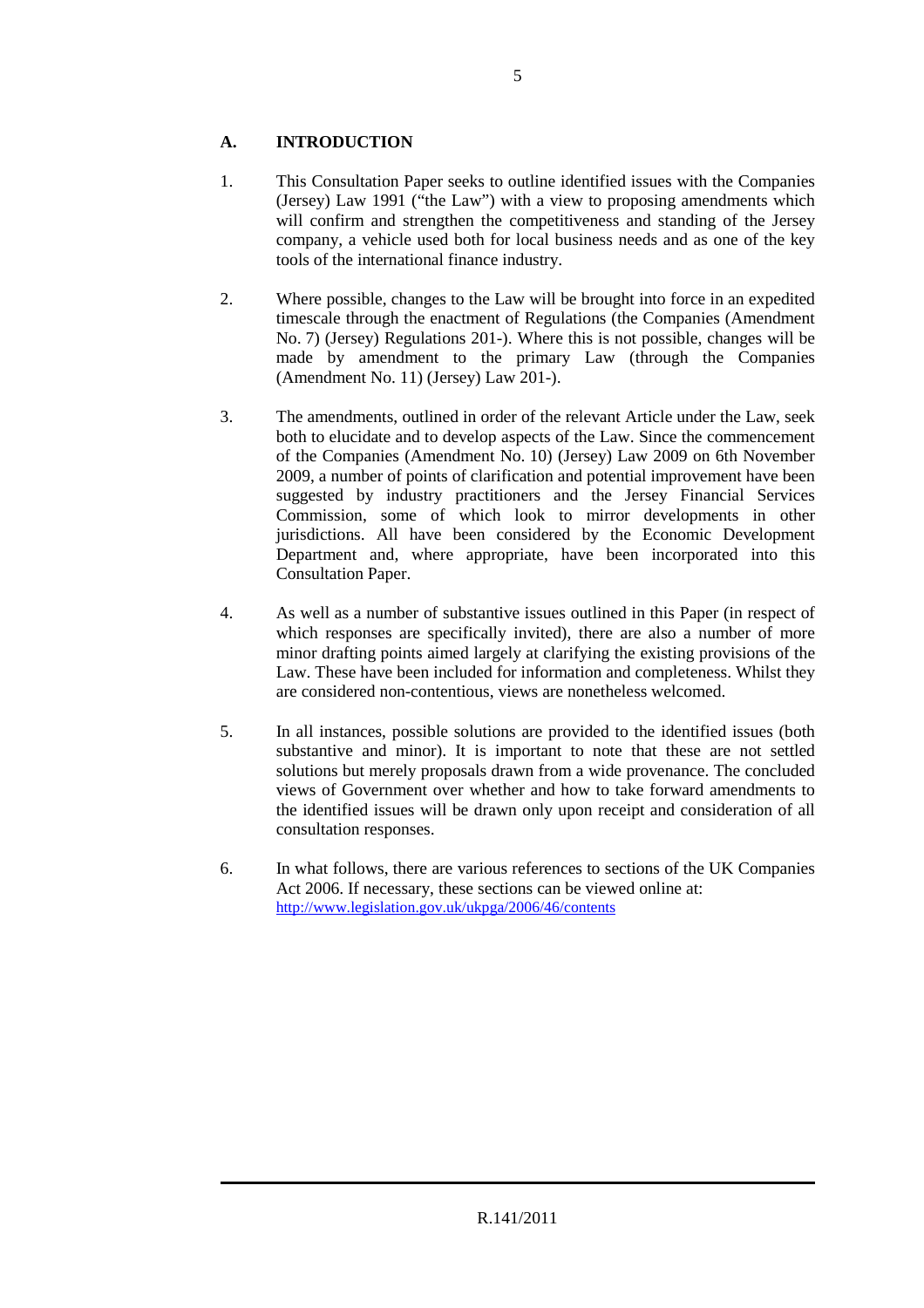# **B. PROPOSED AMENDMENTS**

# 1. **Registrar's approval for the circulation of prospectus** (Articles 1 and 29) (Article 5 of the Companies (General Provisions) (Jersey) Order 2002).

#### **Summary of Issue**

A prospectus, being an invitation to acquire or apply for securities, is defined under Article 1 of the Law.

Where a prospectus is circulated to more than 50 people, the Registrar's consent is required, regardless of the type or nature of investors to whom it is circulated (Article 5 of the Companies (General Provisions) (Jersey) Order 2002 made pursuant to Article 29(1)).

There are occasions where company securities are offered only to sophisticated or institutional investors and where the transactions have to be completed in very short timescales. Ensuring the Registrar's prior approval to the prospectus, or 'term sheet', puts considerable pressure on the Registrar.

Many jurisdictions provide specific exemptions from prospectus approval and/or content requirements where circulation is limited to, say, institutional or high net worth investors or where there is a large minimum value investment requirement.

By way of example, for the UK, section 85 of the Financial Services and Markets Act 2000 requires that a prospectus be approved by the 'competent authority of the home State' which, for the UK, is currently the Financial Services Authority. Section 86 of that Act provides for specific exemptions, e.g. where the offer is made only to qualified investors ('qualified investor' having its own lengthy definition) or to fewer than 150 persons per European Economic Area (EEA) State or where the minimum denomination for the securities on offer is  $\epsilon$ 50,000 or equivalent.

These parameters are the subject of continuing review. With reference to the above example, Directive 2010/73/EU (amending the Prospectus Directive (2003/71/EC)) requires the UK before 1st July 2012 to raise the minimum denomination to  $\epsilon$ 100,000.

#### **Possible Solution**

The following possible solutions are proposed –

- (i) to amend the definition of prospectus in the Law to allow the Registrar to issue a derogation (e.g. allowing the Registrar to determine whether a particular class of term sheet should or should not be classified as a prospectus);
- (ii) to amend the Law to allow for the definition of prospectus to be amended from time to time by Ministerial Order;
- (iii) to amend the Companies (General Provisions) (Jersey) Order 2002 so that the Registrar's consent is not required in particular defined contexts; and/or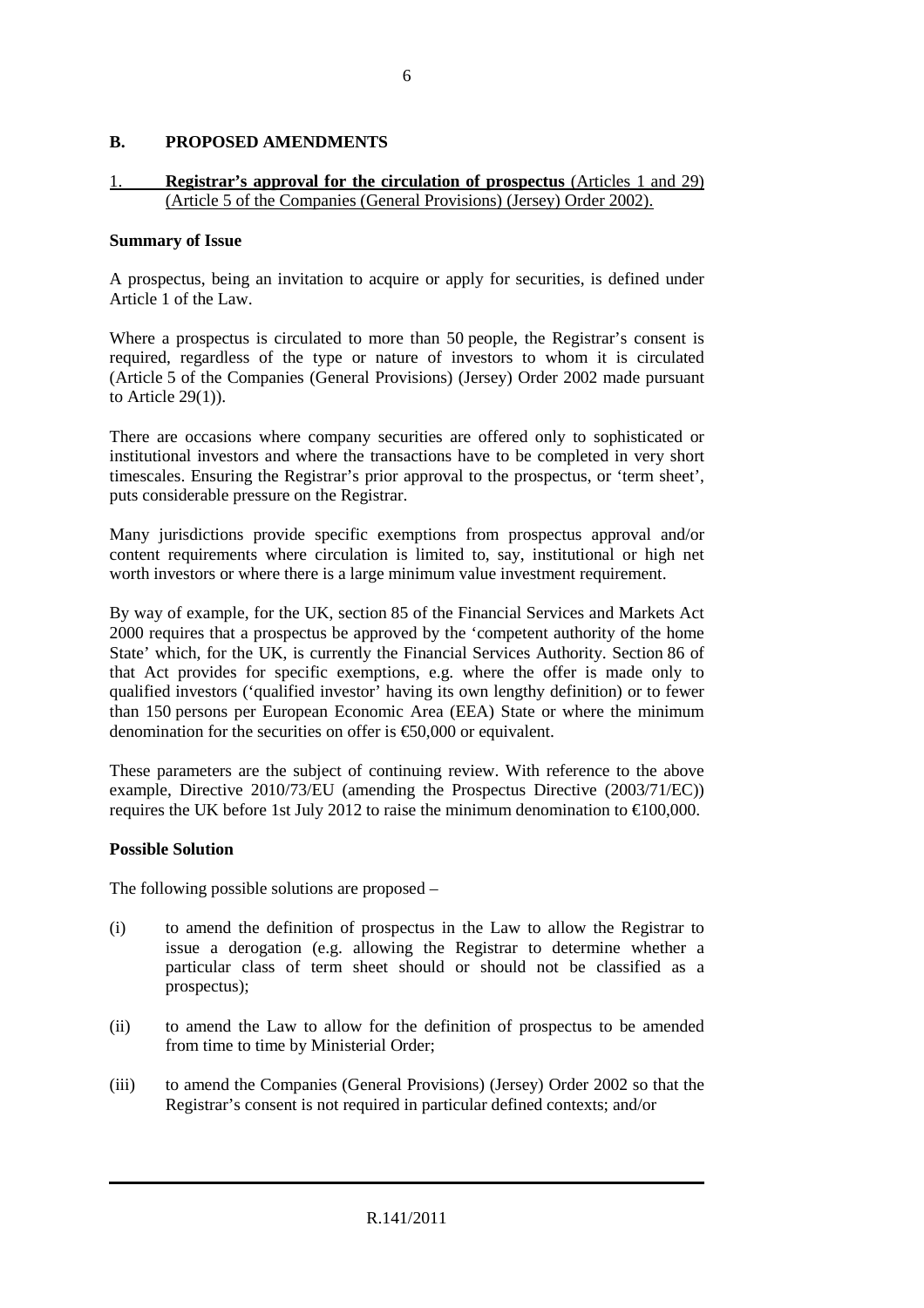(iv) to amend the Law to provide for specific exemptions to the need for prior approval (as in section 86 of the UK Financial Services and Markets Act 2000 and Directive 2010/73/EU).

Views are sought on the identified issue and solution and, more particularly, as follows –

| Q1 | Which (if any) of the identified proposals (or which combination of them) |
|----|---------------------------------------------------------------------------|
|    | is to be preferred as a solution to the issue?                            |

- **Q2 What definition of prospectus should be adopted or at what level should any exemption criteria be set?**
- **Q3 Would the definition or applicable criteria for exemption be best set by Regulation or by Ministerial Order (whether on the advice of the Registrar or otherwise)?**

\_\_\_\_\_\_\_\_\_\_\_\_\_\_\_\_\_\_\_\_\_\_\_\_\_\_\_\_\_\_\_\_\_\_\_\_\_\_\_\_\_\_\_\_\_\_\_\_\_\_\_\_\_\_\_\_\_\_\_\_\_\_\_\_\_\_\_\_\_

#### **2. Clarification of treatment as a public company** (Article 17(2)(c))

#### **Statement of Issue**

Article 17(2)(c) was inserted into the Law by the Companies (Amendment No. 4) (Jersey) Regulations 2010 and came into effect on 5th April 2010.

Its purpose was to make it clear that a 'market traded company' (as defined in Article  $102(1)$  of the Law) has to be treated as a public company, if it were not one already.

However, Article 102(1) also defines 'exempt companies' which, as the description implies, are not to be treated as market traded companies. Article  $17(2)(c)$  does not reference 'exempt companies' and thereby fails to make clear that they are also exempt for the purposes of Article 17(2).

In practical terms, the current wording suggests that a private company which is an 'exempt company' would nevertheless have to be treated as a public company and be required to have its accounts audited when it would not otherwise have to do so.

#### **Possible Solution**

The clear solution is for Article  $17(2)(c)$  to be amended to exclude any company which is an exempt company as defined by Article 102(1).

\_\_\_\_\_\_\_\_\_\_\_\_\_\_\_\_\_\_\_\_\_\_\_\_\_\_\_\_\_\_\_\_\_\_\_\_\_\_\_\_\_\_\_\_\_\_\_\_\_\_\_\_\_\_\_\_\_\_\_\_\_\_\_\_\_\_\_\_\_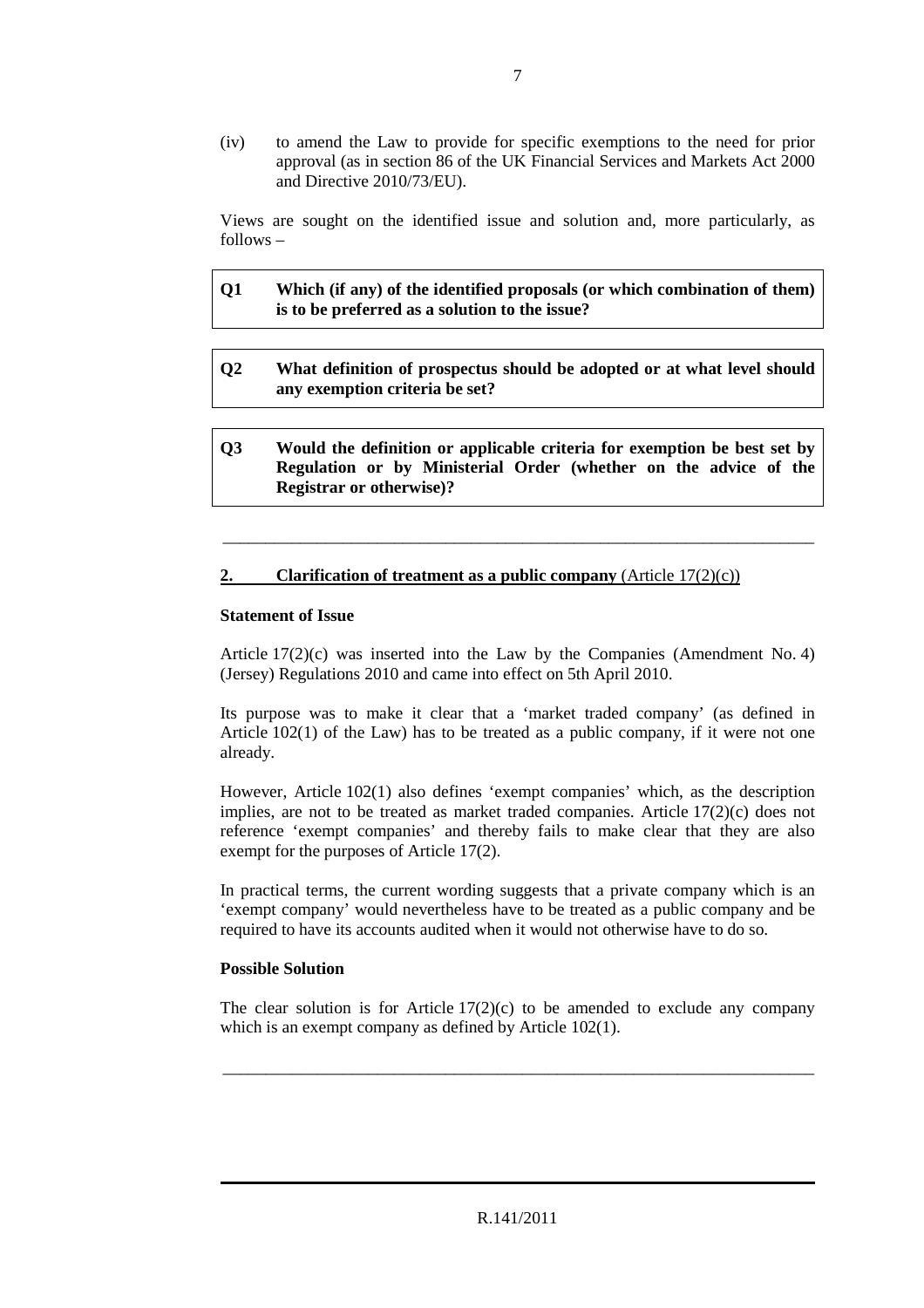#### **3. Calculation of number of members for change of status to public company** (Article 17A)

#### **Summary of Issue**

Articles 16 and 17 deal with the change in status of a company from public to private and vice versa, with a key factor being the number of members. Article 17A provides that, in determining whether a company has more than 30 members for the purposes of Articles 16 and 17(2), no account is to be taken of certain members – generally those who are (or have in the past been) directors or employees of the company.

Article 17A does not currently extend to directors and employees of subsidiaries of the company concerned. Corporate groups will often have directors and employees of subsidiaries who are members of their parent company. It is considered that these members, too, should be excluded from the count. The rationale is the same as for the existing provision; namely, that members who are only members by dint of their direct involvement in the business (whether that business is carried on through a single company or a group of companies) should not be counted when assessing the transition requirements for a private company becoming a public company.

#### **Possible Solution**

Article 17A could be amended so that, when determining whether a company has more than 30 members for the purposes of Articles 16 and 17(2), no account is to be taken of –

- (i) a member who is a director or is in the employment of the company or any subsidiary of the company, or
- (ii) a member who, having been a director or in the employment of the company or any subsidiary of the company,
	- (a) was at the same time a member of the company or that subsidiary of the company, and
	- (b) has continued to be a member of the company or that subsidiary of the company since ceasing to be a director or in the employment of the company or that subsidiary of the company.

Views are sought on the identified issue and solution and, more particularly, as follows –

# **Q4 Does the identified solution give rise to any potential concerns and, if so, how would they best be dealt with?**

**Q5 Should consideration be given, in the alternative, to raising (or abolishing) the threshold membership level or, indeed, replacing it with a different test? What implications would arise in each circumstance and what extra considerations and/or protections would be needed?** 

\_\_\_\_\_\_\_\_\_\_\_\_\_\_\_\_\_\_\_\_\_\_\_\_\_\_\_\_\_\_\_\_\_\_\_\_\_\_\_\_\_\_\_\_\_\_\_\_\_\_\_\_\_\_\_\_\_\_\_\_\_\_\_\_\_\_\_\_\_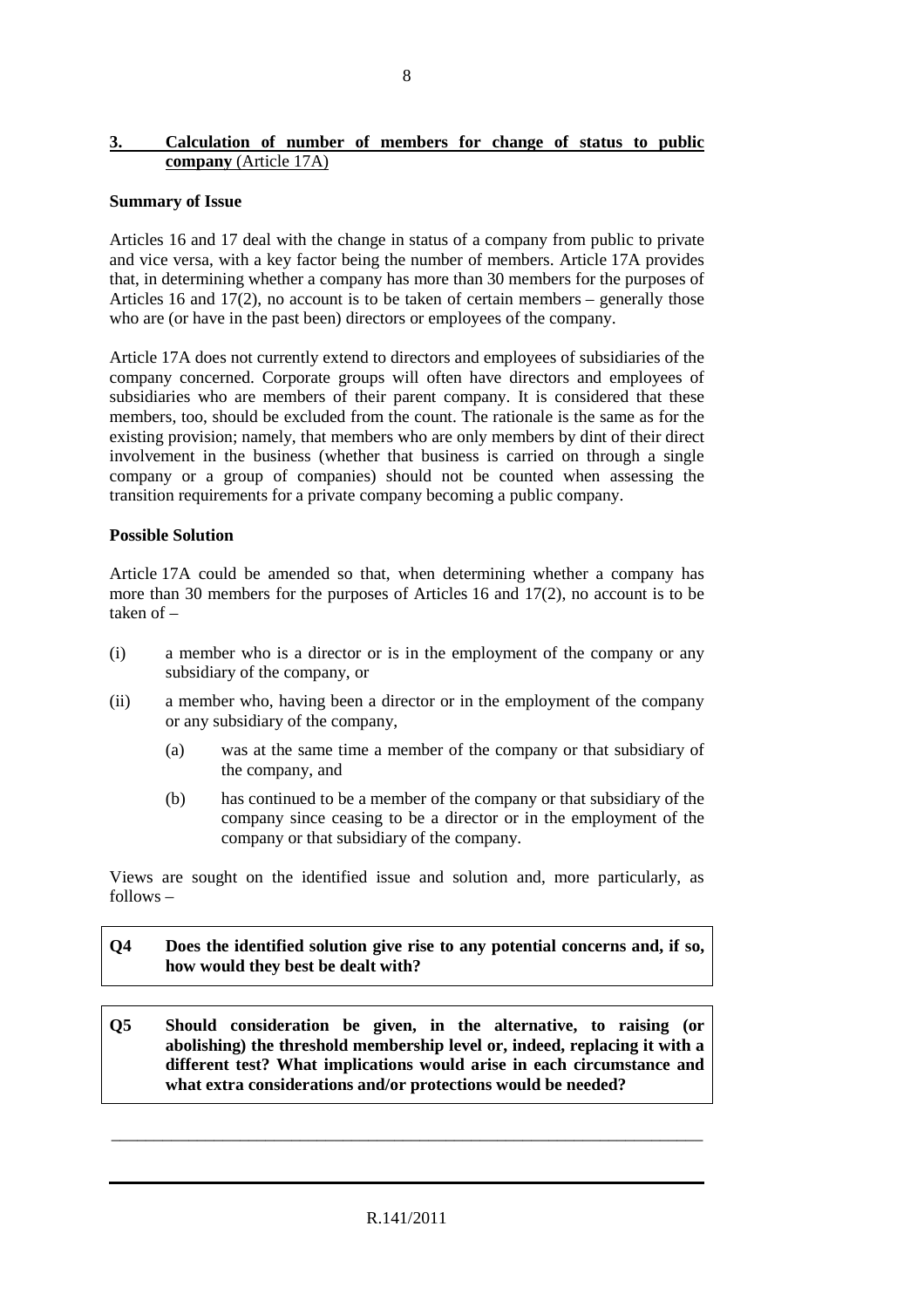#### **4. Date of company status change** (Article 17B)

#### **Summary of Issue**

Articles 16 and 17 provide a mechanism for companies voluntarily to change their status from private to public and vice versa. Article 17B provides for the Registrar, upon being notified and provided with a copy of the necessary special resolution, to issue an altered certificate of incorporation. However, it remains unclear from Articles 9, 16 and 17 as to precisely when the change of status takes effect, i.e. whether it is the date of the special resolution, the date of the notification to the Registrar, the issue date of the altered certificate of incorporation or another date.

# **Possible Solution**

One obvious solution would be to import into Article 17B language similar to that used for changes of name at the end of Article 14(2). This would confirm that the change of status takes effect from the date upon which the altered certificate of incorporation is issued.

Views are sought on the identified issue and solution and, more particularly, as follows –

# **Q6 Is there a preferred alternative to the date of the change being linked with the issue of the altered certificate and, if so, on what basis is it to be preferred?**

\_\_\_\_\_\_\_\_\_\_\_\_\_\_\_\_\_\_\_\_\_\_\_\_\_\_\_\_\_\_\_\_\_\_\_\_\_\_\_\_\_\_\_\_\_\_\_\_\_\_\_\_\_\_\_\_\_\_\_\_\_\_\_\_\_\_\_\_\_

# **5. Prohibition on commissions and discounts** (Article 35(1))

#### **Summary of Issues**

There are 3 issues with Article 35, which bars the issue of shares at a discount and the application of the company's shares or capital in payment of a commission.

First, the term 'discount' when applied to a share, is nowhere defined in the Law though is widely understood to mean a discount to a share's nominal value.

Second, there is an unnecessary duplication in that Article  $35(1)(a)$  prohibits discounts for par value companies and Article  $35(1)(b)$  – which applies to both par value and no par value companies – also prohibits discounts (a prohibition which makes no sense for no par value companies).

The third issue is that the term 'capital money' appears only in Article 35(1)(b) and is also nowhere defined in the Law. (It is thought that the term derived originally from section 552 of the Companies Act 2006.)

#### **Possible Solutions**

On the first point, it could be made express that the discount referred to is a discount to the nominal value of a par value share. For clarity, there could be an express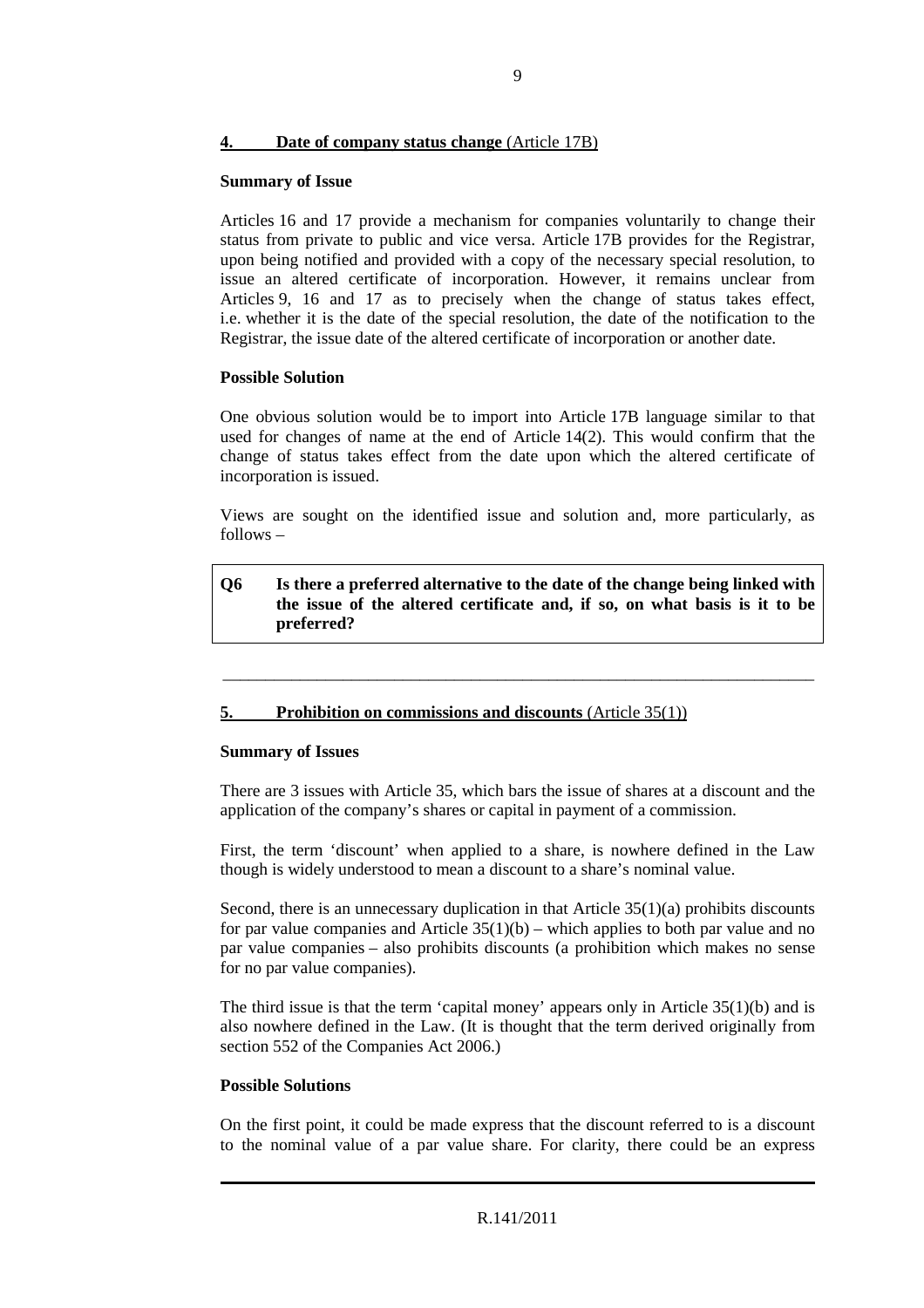prohibition in Article 35(1)(a) against the application of a company's shares or capital, whether directly or indirectly, in the provision such a discount.

On the second point, the reference to discount in Article  $35(1)(b)$  could be removed.

On the third point, the term 'capital money' could be replaced with a phrase such as 'any sum standing to the credit of its capital accounts'. Alternatively, if a separate definition of 'capital' is adopted (as per amendment 26 below relating to the characterisation of distributions), then the term 'capital money' in Article  $35(1)(b)$ could simply be replaced with the term 'capital'.

\_\_\_\_\_\_\_\_\_\_\_\_\_\_\_\_\_\_\_\_\_\_\_\_\_\_\_\_\_\_\_\_\_\_\_\_\_\_\_\_\_\_\_\_\_\_\_\_\_\_\_\_\_\_\_\_\_\_\_\_\_\_\_\_\_\_\_\_\_

# **6. Removal of vestigial provisions on commissi**ons (Article 36)

#### **Summary of Issue**

A common feature of company legislation around the world has been the restriction on a company to use its capital funds to pay commission on the purchase of its own shares. Without such rules, the concern was that the amount actually received by a company from an investor in exchange for its shares could be substantially less than might appear. This, in turn, might give a misleading impression to creditors and to other investors concerning the size of the company's capital base.

Existing provisions in the Law permit the payment of commissions but only if –

- (i) the company's articles authorise such payment (Article  $36(1)(a)$ ),
- (ii) commission payments do not exceed 10% of the allotted share value (or such lesser percentage as is specified in the articles) (Article 36(1)(b)); and
- (iii) for a public company, various disclosure obligations are met  $(A<sup>r</sup>$ ticle 36 $(1)(c)$ ).

A failure to comply with certain of the disclosure obligations at Article 36(1)(c) is an offence (Article 36(2)).

Given the move towards increased flexibility on rules surrounding distributions and other "maintenance of capital" provisions in the Law (to which see amendments 13, 24, 25 and 26 below, for example) the restrictions in the Law on the payment of commissions are now considered by some to be outdated and unnecessary.

#### **Possible Solution**

One proposal is to retain the obligation for any payment of commissions to be expressly authorised in the company's articles, but to abolish both the 10% cap on the rate of commission and the extra disclosure requirements for a public company (together with the associated offence).

Such changes would bring the Law into line with Guernsey Law, i.e. s.294 Companies (Guernsey) Law 2008. At the same time, it might be noted that the UK law (at s.553 of the UK Companies Act 2006) retains the 10% cap on commission payments.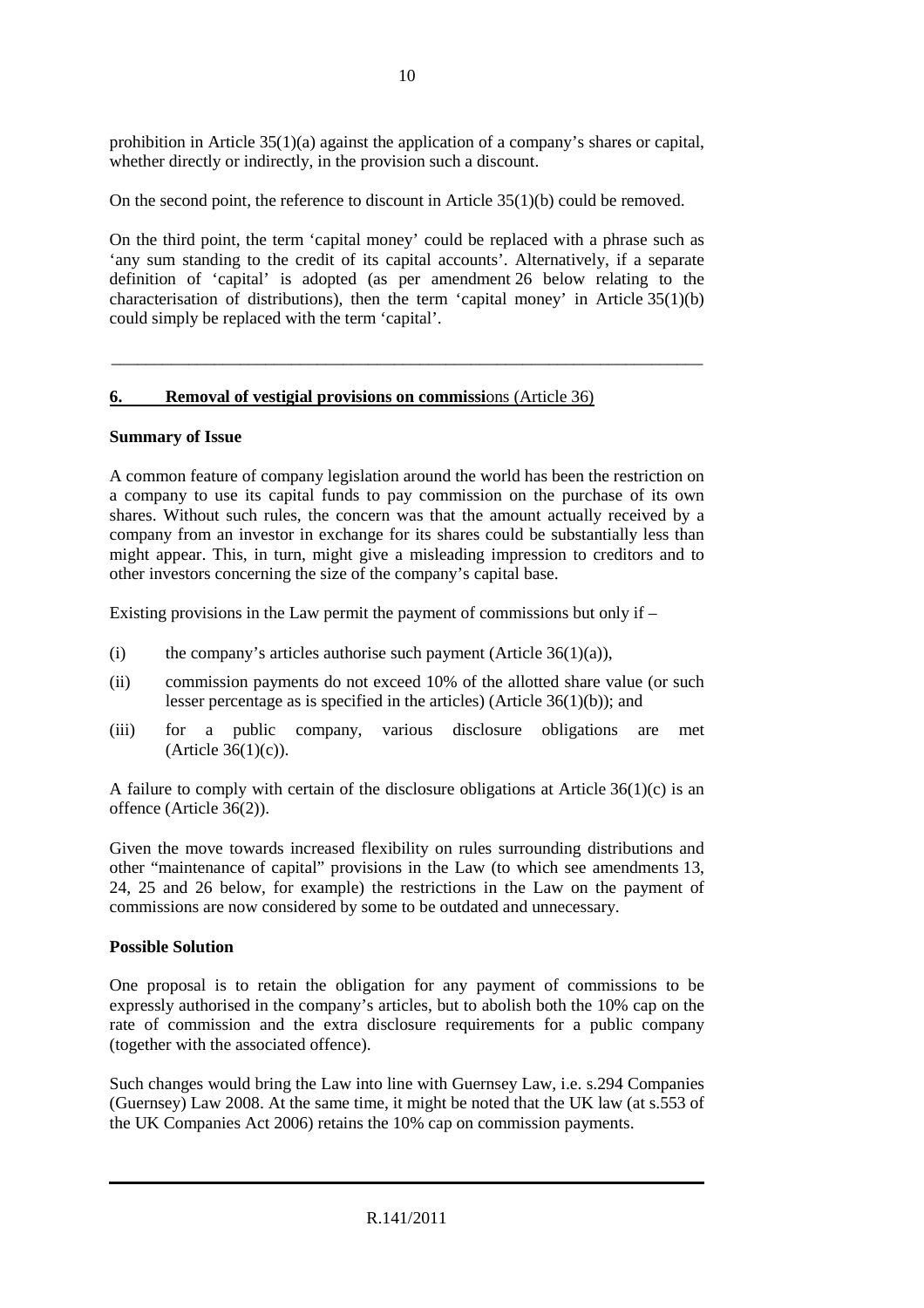Views are sought on the identified issue and solution and, more particularly, as follows –

# **Q7 Is there any compelling argument for retaining the 10% cap on commissions?**

**Q8 Should the rules on payment of commission be relaxed for both private and public companies or should public companies retain both some form of 'cap' and disclosure obligation?** 

\_\_\_\_\_\_\_\_\_\_\_\_\_\_\_\_\_\_\_\_\_\_\_\_\_\_\_\_\_\_\_\_\_\_\_\_\_\_\_\_\_\_\_\_\_\_\_\_\_\_\_\_\_\_\_\_\_\_\_\_\_\_\_\_\_\_\_\_\_

# **7. Enabling transfers to capital accounts** (Article 39 and 39A)

#### **Summary of Issue**

The maintenance of share capital is a longstanding principle of company law across many jurisdictions. Nominal share capital of a limited company is traditionally ringfenced as an ultimate security for creditors and a quid pro quo for the limited liability status enjoyed by the company.

For Jersey companies, this principle is reflected through the provisions (some of which were recently amended) relating to the maintenance of capital accounts.

The Law allows for the creation of par value companies (whose shares are expressed to have a nominal value) and no par value companies (whose shares carry no nominal value).

For **par value companies**, sums representing the aggregate nominal value for the issued shares are to be retained in a share capital account.

If shares are allotted and issued by a par value company for a premium above the nominal value, the extra amount and value of the premium raised (over and above the nominal value) is to be retained in a share premium account.

Another account, a capital redemption reserve account, was also utilised in the past to maintain the capital base of a company when shares were repurchased or redeemed.

These 3 accounts are defined in Article 1 of the Law as the capital accounts for a par value company.

For **no par value companies** Article 39A requires that a 'stated capital account' be maintained for each class of issued share. As shares in a no par value company do not by definition have a nominal value, there is a requirement that the directors transfer into the stated capital account 'the amount and value' of the issued share capital together with '*every amount which the company, by special resolution, resolves to transfer into the account from a profit and loss account or from any capital or revenue reserve*' (Article 39A(3)(c)).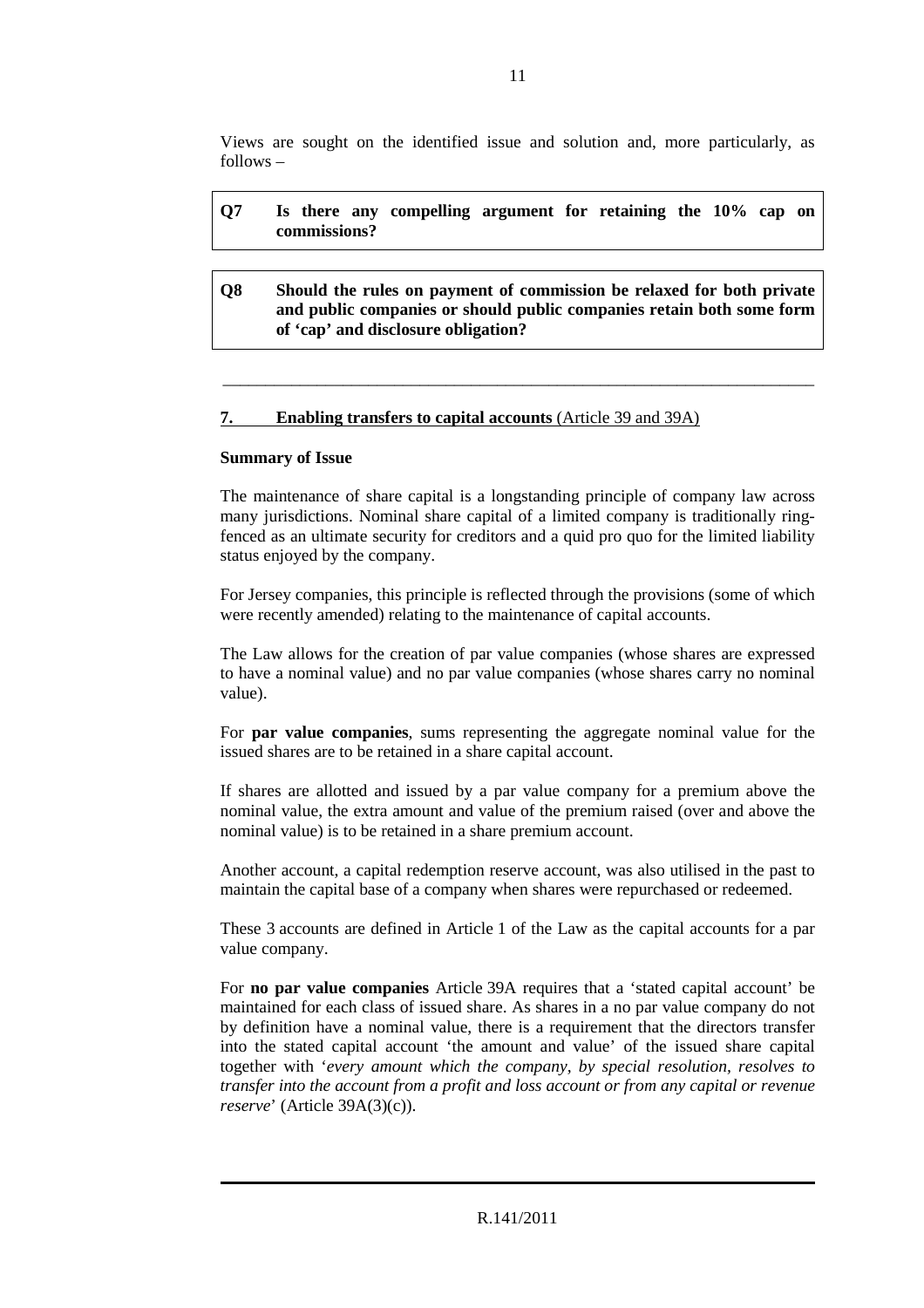There is felt to be an imbalance between no par value companies and par value companies, with this ability of a no par value company to transfer monies into the stated capital account not being mirrored by any parallel ability of a par value company to transfer monies into its share premium account.

This imbalance is particularly noticeable in light of the changes brought about by Companies (Amendment No. 9) (Jersey) Law 2008 both to Article 39 and to Part 17 of the Law (being the Part dealing with distributions). These changes confirmed that a distribution can be debited to a par value company's share premium account or a no par value company's stated capital account respectively.

Industry practitioners have identified benefits in balancing the position in relation to the two types of companies and further increasing flexibility by allowing the transfer of funds into a par value company's share premium account.

# **Possible Solution**

This could be achieved by mirroring in Article 39 (for share premium accounts of par value companies) the transfer provisions which currently subsist in Article 39A(3)(c) (for stated capital accounts of no par value companies).

Such a change would ensure a greater degree of symmetry in the operation of a par value company's share premium account and a no par value company's stated capital account, permitting the directors to transfer company funds into identified capital accounts for both par value and no par value companies, from which they can then be distributed accordingly.

Views are sought on the identified issue and solution and, more particularly, as follows –

- **Q9 Are there any identifiable downsides or risks presented through the suggested extension to a par value company of what might be considered a 'capitalisation mechanism'?**
- **Q10 Given that the Law typically requires shareholder approval (e.g. through a special resolution) only in cases where there is likely to be an impact on shareholders' legal or contractual rights, should the requirement for a special resolution be retained in relation to transfers from profit and loss accounts or from any capital or revenue reserve accounts into stated capital accounts and (dependent on the above) transfers into share premium accounts respectively?**

\_\_\_\_\_\_\_\_\_\_\_\_\_\_\_\_\_\_\_\_\_\_\_\_\_\_\_\_\_\_\_\_\_\_\_\_\_\_\_\_\_\_\_\_\_\_\_\_\_\_\_\_\_\_\_\_\_\_\_\_\_\_\_\_\_\_\_\_\_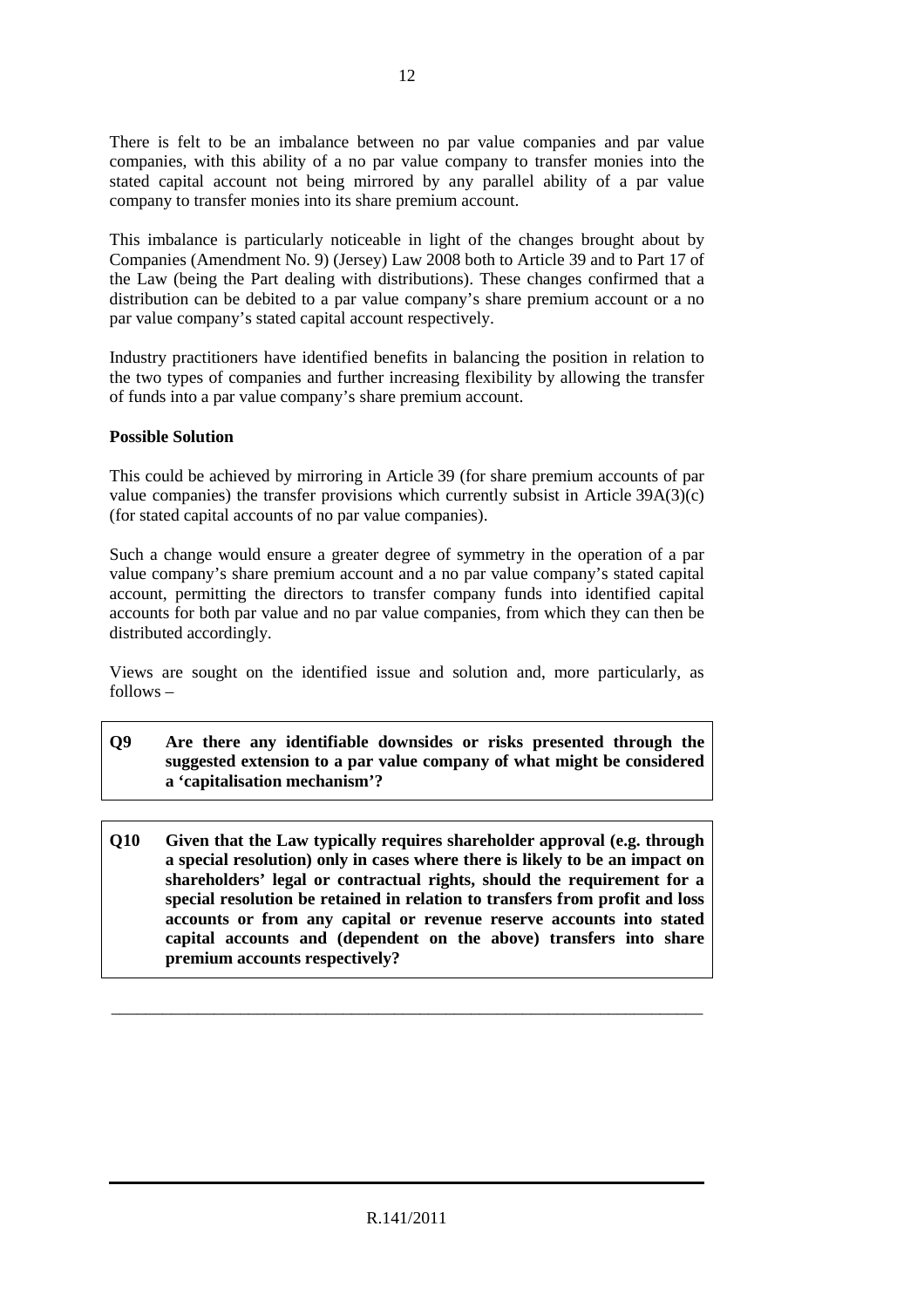# **8. Branch Registers** (Article 49)

#### **Summary of Issue**

Under Article 49 of the Law, a public company which transacts business in an overseas jurisdiction is permitted to keep a branch register of members in that jurisdiction.

The Law is unclear as to whether a shareholder who is not resident in the same jurisdiction as the branch register can be placed on that register, whether upon the issue or transfer of shares.

# **Possible Solution**

The Law could be clarified to confirm that it is possible to place non-resident shareholders on a branch register. One suggested method of doing so would be to add the words "including those" after the word "members" in Article 49(1).

Views are sought on the identified issue and solution and, more particularly, as follows –

# **Q11 Are there any contingent issues which might arise from non-resident shareholders being able to be placed on branch registers?**

\_\_\_\_\_\_\_\_\_\_\_\_\_\_\_\_\_\_\_\_\_\_\_\_\_\_\_\_\_\_\_\_\_\_\_\_\_\_\_\_\_\_\_\_\_\_\_\_\_\_\_\_\_\_\_\_\_\_\_\_\_\_\_\_\_\_\_\_\_

# **9. Redemption and repurchase of shares in specie** (Articles 55 and 62)

# **Summary of Issue**

The prevailing view is that Articles 55 and 57 permit a redemption or repurchase of shares in cash or 'in specie'. The UK decision often cited as authority for this view is *BDG Roof-Bond Limited (in liquidation) -v- Douglas* [2000] 1 BCLC 401.

In this case, a former director and shareholder of a company sold 50% of his shares in that company back to the company itself in exchange for money and certain assets belonging to the company. He then resigned from the company which subsequently went into liquidation.

The liquidator brought an action claiming several breaches of statutory requirements including the former director having been paid both in cash and in property when "payment" under s.159(3) UK Companies Act 1985 Act allowed only monetary consideration to be given for share repurchases. The High Court disagreed with the liquidator and held that "payment on redemption" under s.159(3) was not restricted to a monetary consideration.

Some leading UK practitioners continue to have reservations about this decision and, given this uncertainty, it is proposed to amend the Law to put the matter beyond doubt.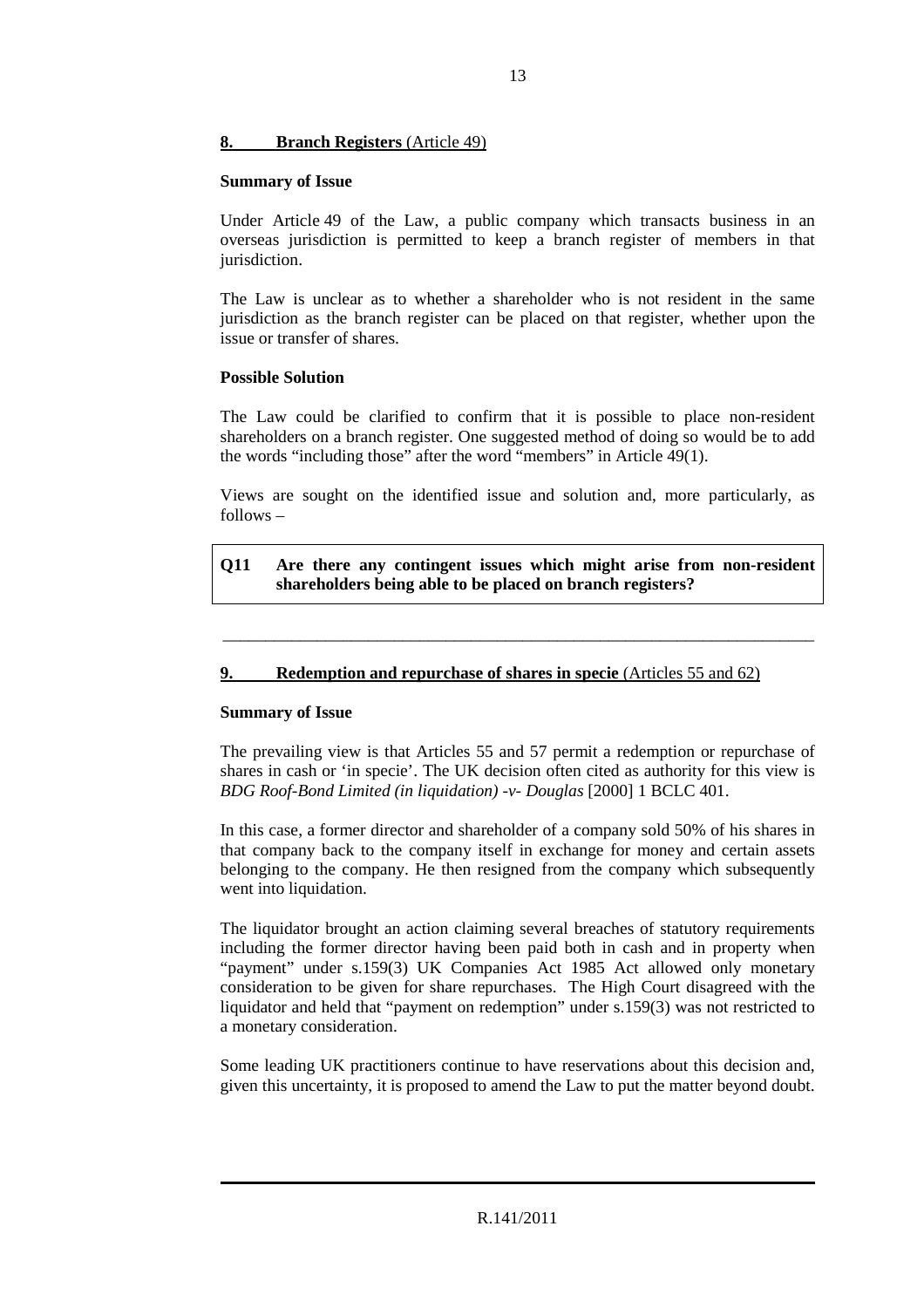# **Possible Solution**

The following alternatives have been proposed by way of clarificatory wording –

- (i) after the word "payment" in Articles  $55(9)(a)$ ,  $55(12)(c)$ ,  $62(2)(b)$  and  $62(6)$ , the following words are added "(for the avoidance of doubt in cash or otherwise)"; or
- (ii) a separate definition of "payment" is included in Parts 11 and 12 (only) of the Law, the effect of which would be to countenance payments in cash or in specie.

\_\_\_\_\_\_\_\_\_\_\_\_\_\_\_\_\_\_\_\_\_\_\_\_\_\_\_\_\_\_\_\_\_\_\_\_\_\_\_\_\_\_\_\_\_\_\_\_\_\_\_\_\_\_\_\_\_\_\_\_\_\_\_\_\_\_\_\_\_

#### **10. Repurchase of shares represented by depositary receipts** (Article 57)

#### **Summary of Issue**

Until the mid-1990s, all registered shares were issued in what is now called 'certificated form'. This meant that, in addition to having his or her name notified on the shareholder register, every shareholder also received a paper certificate evidencing the shareholding. Transfers were completed by signing a transfer form and delivering this, together with the paper share certificate, to the buyer.

This paper-based transfer process still applies to non-listed shares i.e. those in private or non-listed companies. However, shares listed on a stock exchange will often be (and in some circumstances have to be) issued in uncertificated form.

Currently, Jersey companies can issue uncertificated shares if they are settled by a settlement system recognised by the Companies (Uncertificated Securities) (Jersey) Order 1999. At the time of writing, the only settlement system which has applied and been granted the necessary recognition is CREST.

In consequence, a Jersey company can only list its shares in uncertificated form directly on the London Stock Exchange, AIM (the Alternative Investment Market, a sub-market of the London Stock Exchange), PLUS and the Channel Islands Stock Exchange (CISX) (these being the only markets where a Jersey company can avail itself of CREST settlement).

Should a Jersey company wish to list its shares on any other market it will have to list depositary receipts instead. In very basic terms, this involves a depositary bank in the relevant jurisdiction taking the shares in the Jersey company and issuing to investors depositary receipts representing those shares which can then be listed and traded in their place.

Article 57 of the Law provides 2 mechanisms by which a company can repurchase its own shares: an on-market repurchase and an off-market repurchase.

Where depositary receipts representing shares in a Jersey company are listed rather than the shares themselves, it is not clear how the company can follow the repurchasing requirements contained in Article 57.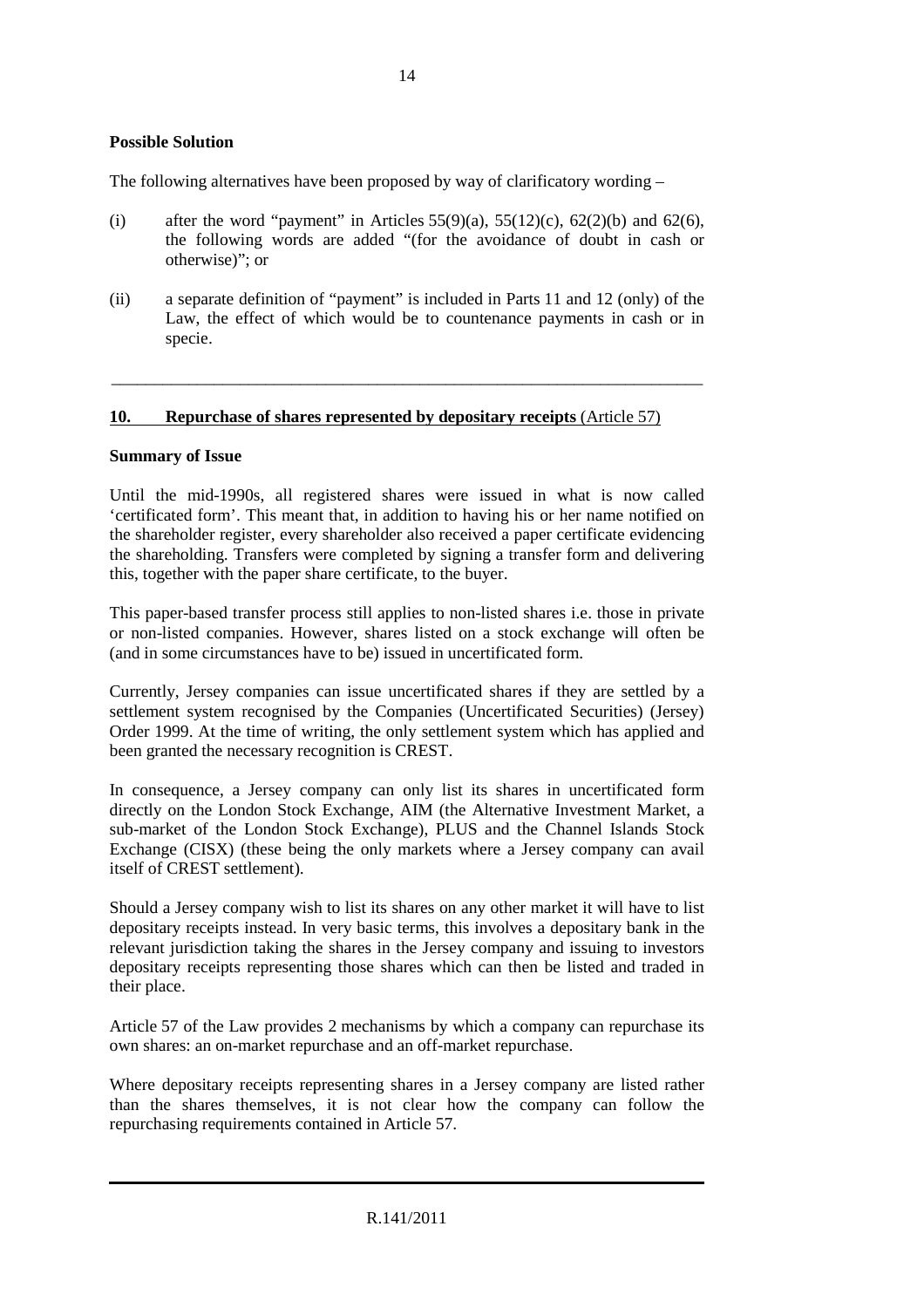As the shares are not listed and are not, therefore, being purchased on-market, the onmarket repurchase mechanism appears to be ruled out.

Under Article  $57(3)(b)$ , the off-market repurchase option bars those shares which are to be repurchased from voting on the initiating special resolution required to sanction or approve the repurchase. However, at the time of the resolution, it may not be possible to identify which shares are to be repurchased. As a result, it is not possible to identify which shareholders are eligible and which are not eligible to vote on the proposed repurchase.

# **Possible Solution**

One proposal is for Article 57 to be amended to provide that, where shares are represented by listed depositary receipts (including depositary shares or interests in shares), the on-market repurchasing mechanism will apply to those shares. A listed company would then be able to enter the market to buy the depositary receipts subject to an obligation then to procure the cancellation of those depositary receipts and the underlying shares.

Such a proposal would not be intended in any way to affect or displace existing mechanisms for a company to repurchase its own shares, including the ability to repurchase shares by way of contingent purchase contract.

Views are sought on the identified issue and solution and, more particularly, as follows –

**Q12 Are there likely to be any practical issues or undesirable consequences with assuming this approach?** 

\_\_\_\_\_\_\_\_\_\_\_\_\_\_\_\_\_\_\_\_\_\_\_\_\_\_\_\_\_\_\_\_\_\_\_\_\_\_\_\_\_\_\_\_\_\_\_\_\_\_\_\_\_\_\_\_\_\_\_\_\_\_\_\_\_\_\_\_\_

#### **11. Authority to undertake on-market share repurchases** (Article 57(4)(c))

#### **Summary of Issue**

Article  $57(4)(c)$  states that a shareholder resolution authorising a purchase by a company of its own shares on a stock exchange may only confer such authority for a maximum of 18 months.

As of 1st October 2009, the UK has amended its legislation for public companies, replacing the previous 18 month period with a new 5 year period (the maximum permitted by Article 1(4)(a) of Directive 2006/68/EC).

There would not appear to be any reason why the Law should not seek parity with the UK and with Europe on this point.

#### **Possible Solution**

Parity could be achieved through a simple amendment to Article  $57(4)(c)$  to refer to a 5 year period rather than an 18 month period.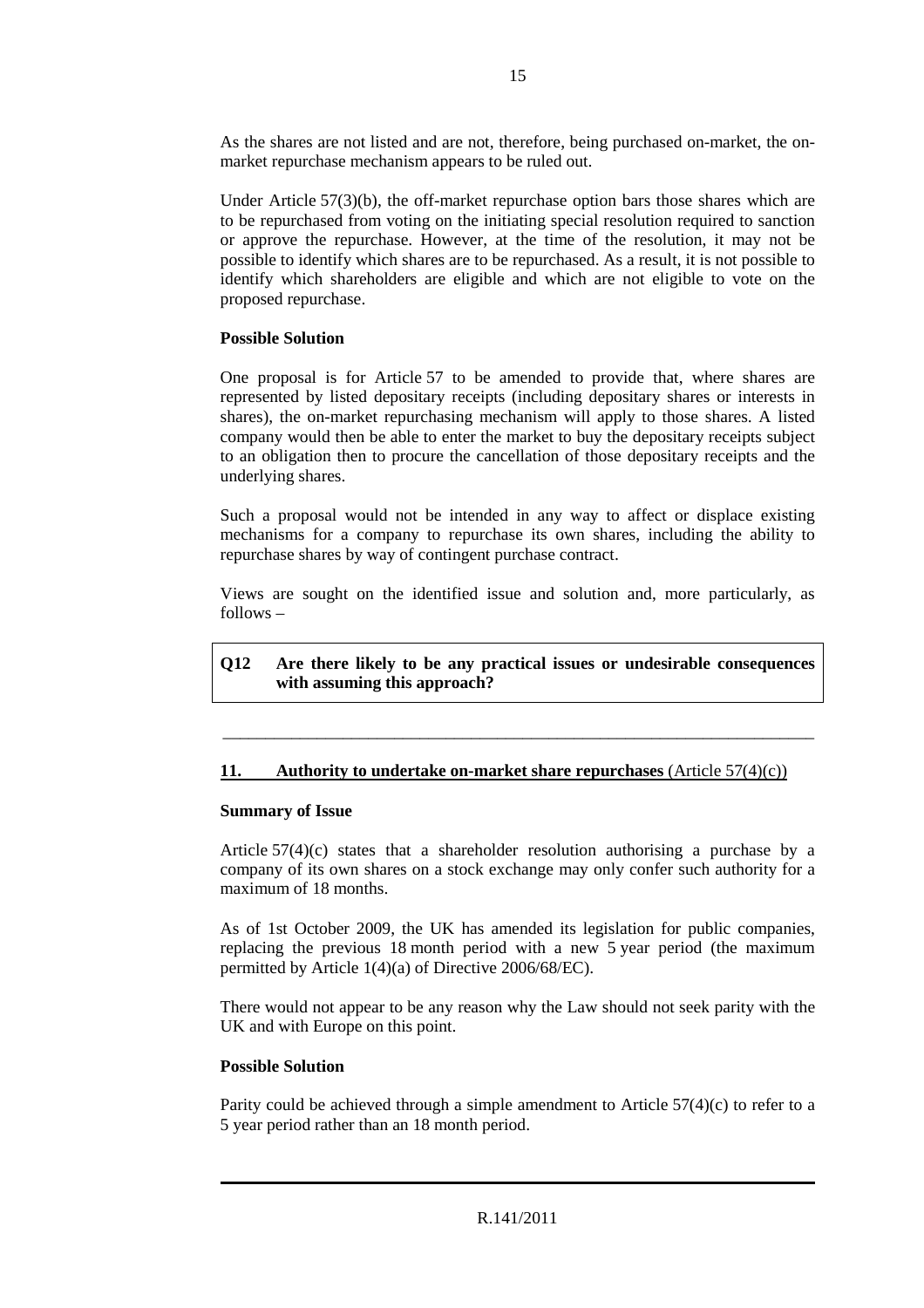# **12. Surrender of shares** (Article 60)

#### **Summary of Issue**

Article 60 enables shares to be forfeited or surrendered for failure to pay an amount due on the shares. However, there is no express provision in the Law which permits fully paid up limited shares to be cancelled for no consideration should both the company and the relevant shareholder agree.

If the shares are fully paid up and no money would be paid on a cancellation, such a cancellation of shares is thought unlikely to cause any prejudice to the company or its members.

#### **Possible Solution**

Article 60 could be amended to provide that fully paid shares may be surrendered to the company by a member on condition that no cash or other cause, benefit or consideration is received by the member from the company in respect of such surrender.

Views are sought on the identified issue and solution and, more particularly, as follows –

# **Q13 Would a surrender of shares be likely to have any practical impact on the issued or authorised share capital of a company and, thereby, on the company's creditors. If so, how should this be dealt with (cf. Article 55(17) on redemption of shares)?**

**Q14 Should the Law provide for the accounting treatment occasioned by the surrender and, if so, what should that treatment be?** 

\_\_\_\_\_\_\_\_\_\_\_\_\_\_\_\_\_\_\_\_\_\_\_\_\_\_\_\_\_\_\_\_\_\_\_\_\_\_\_\_\_\_\_\_\_\_\_\_\_\_\_\_\_\_\_\_\_\_\_\_\_\_\_\_\_\_\_\_\_

#### **13. Abolition of the court sanction for reduction of capital** (Articles 61 – 63)

#### **Summary of Issue**

As mentioned above, one of the guiding precepts of company law across jurisdictions is the maintenance of capital.

At present, if a Jersey company wishes to reduce its share capital it must adopt a formal procedure and seek the approval of the Royal Court (Part 12 of the Law).

Some industry practitioners consider that the official sanction of the Royal Court is a useful mechanism whether to obtain official approval or to ensure that minority interests are not being compromised.

\_\_\_\_\_\_\_\_\_\_\_\_\_\_\_\_\_\_\_\_\_\_\_\_\_\_\_\_\_\_\_\_\_\_\_\_\_\_\_\_\_\_\_\_\_\_\_\_\_\_\_\_\_\_\_\_\_\_\_\_\_\_\_\_\_\_\_\_\_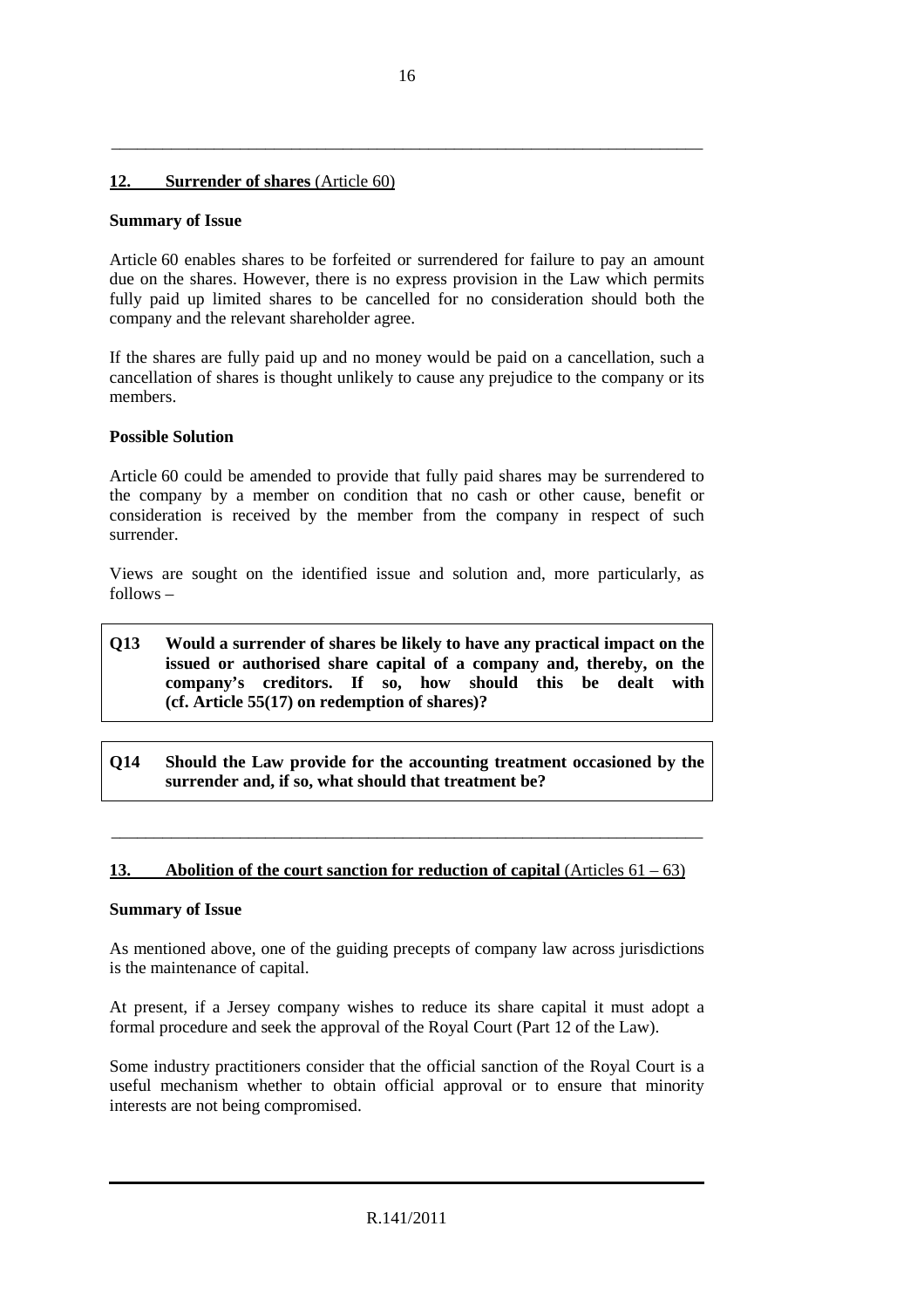Others consider the procedure to be unnecessary, cumbersome and outdated, particularly given that other parts of the Law (such as those relating to the sanction for distributions at Article 115) now seek to protect creditors through the use of solvency statements rather than through more traditional 'maintenance of capital' requirements.

In the UK, the necessity of a court procedure has been removed for private companies, largely on the basis that, more often than not, they had only minimal paid up share capital which provided no real protection for creditors in any case.

# **Possible Solution**

It is suggested that reductions of share capital by Jersey private companies should be freed from the requirement for court sanction (although it may be retained as an option). In substitution (or as an alternative) private companies could be allowed to reduce their capital by special resolution supported by a solvency statement of directors. This option would require additional provisions being made to replace requirements which currently form part of a court order under the existing regime.

Views are sought on the identified issue and solution and, more particularly, as follows –

- **Q15 Are there clear benefits in retaining the court procedure as the only (or an optional) route for reduction of capital in private companies e.g. in providing protection for minority shareholders, comfort and certainty to directors, foreign courts, financial authorities, etc.?**
- **Q16 Were the court procedure to be abolished or rendered discretionary** 
	- **(i) would the combination of a special resolution and directors' solvency statement stand as a sufficient replacement for the existing court procedure or should further safeguards or conditions be considered?**
	- **(ii) what additional provisions would be necessary in order to replicate the requirements of existing court orders?**
- **Q17 Should an out-of-court share capital reduction procedure be provided for public companies as well as private companies?**
- **Q18 Would an out-of-court procedure for either type of company make Jersey a more attractive jurisdiction for incorporation or risk having an adverse effect on the reputation of Jersey companies?**

\_\_\_\_\_\_\_\_\_\_\_\_\_\_\_\_\_\_\_\_\_\_\_\_\_\_\_\_\_\_\_\_\_\_\_\_\_\_\_\_\_\_\_\_\_\_\_\_\_\_\_\_\_\_\_\_\_\_\_\_\_\_\_\_\_\_\_\_\_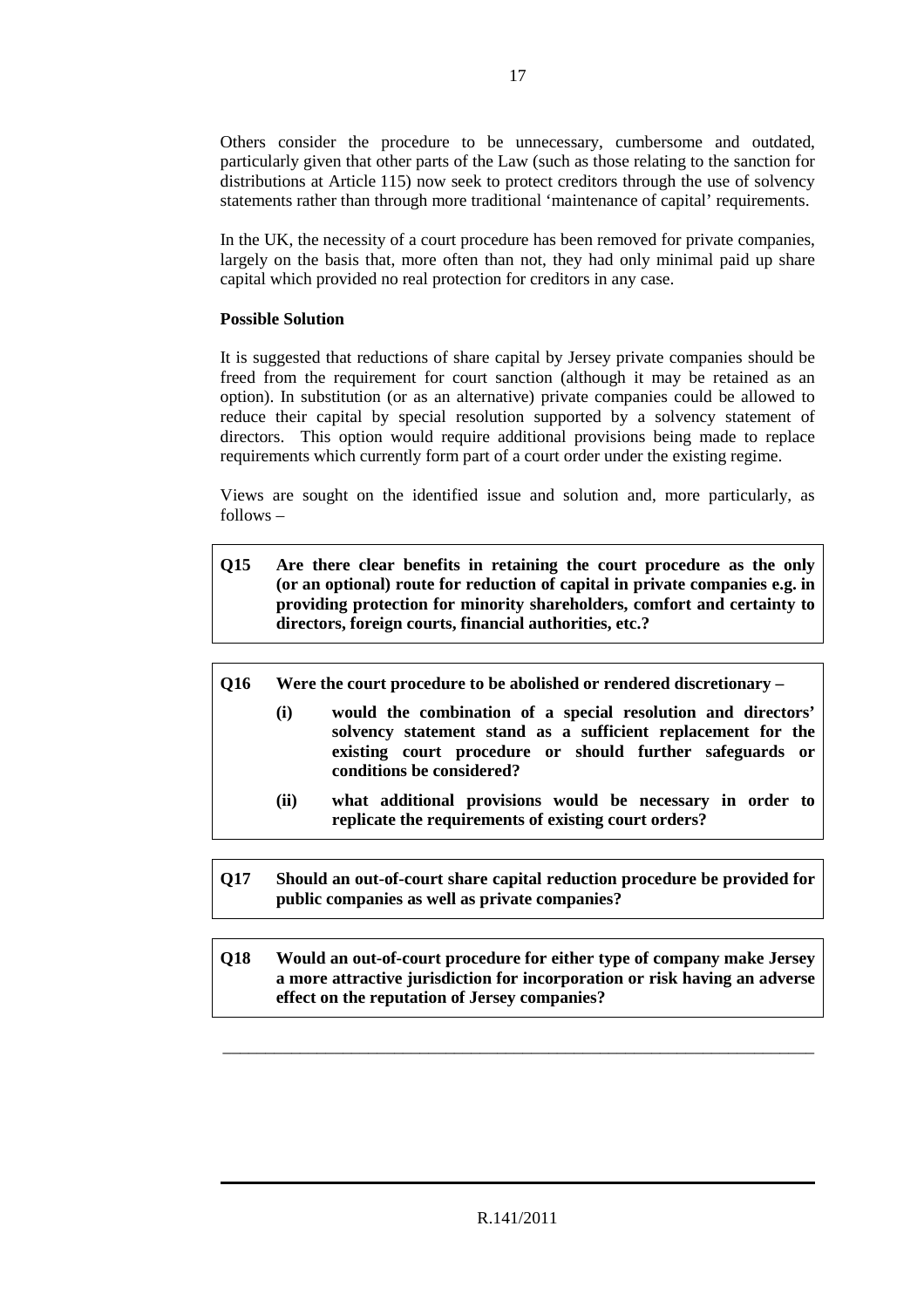# **14. Ratification of breach of director's duty** (Article 74(2))

# **Statement of Issue**

Article 74(1) enshrines into the Law the fiduciary and general duties of company directors to their company. These duties are a key constituent of the Jersey corporate governance regime.

Article 74(2) contains a ratification process for any breach of a director's duty which, reflecting the fundamental importance of these duties, requires the obtaining of authorisation from "all of the members of the company".

As currently drafted, this would include members who have no entitlement to vote, e.g. holders of deferred shares. (In some cases, articles of association contain provisions whereby shares are automatically converted to deferred shares if the holder becomes a 'bad leaver', for example; in such an instance, the holder of the deferred share is intended no longer to be involved with the company and holds a 'worthless share'.) Such circumstances might preclude a company from ever being able to use the Article 74(2) procedure. Alternatively, the holder of a deferred (or similar) share might be encouraged to use what amounts to a power of veto as a negotiating tool.

The unanimous consent principle in UK common law, often known as the *Duomatic*  rule (though *Re: Duomatic Ltd.* (1969) was not the first case to formulate it), specifically allows for certain decisions to be made through the unanimous consent of members. In such circumstances, the members concerned are specifically those 'with an entitlement to vote' and would not, therefore, include a member who holds a deferred share. As currently drafted, Article 74(2) appears at odds with this principle.

As to the 'unanimous consent' threshold set for ratification, it is noted by some that s.239 of the UK Companies Act 2006 provides for a parallel ratification process for a director's negligence, default, breach of duty or breach of trust. The default position under this section is for ratification to be carried by ordinary resolution of a company's members (though individual company articles can raise the threshold, e.g. to require special resolution or unanimous consent).

# **Possible Solution**

Article 74(2) could be amended to clarify that an act or omission of the directors can be authorised or ratified by all those members who enjoy an entitlement to vote.

Views are sought on the identified issue and solution and, more particularly, as following associated points –

**Q19 Is there a case for introducing an express ability in the articles to adjust the resolution requirements for ratification of director's default? If so, is there an equal a case for adjusting the Law to mirror s.239 of the UK Act in providing for a lower default requirement e.g. ordinary resolution?**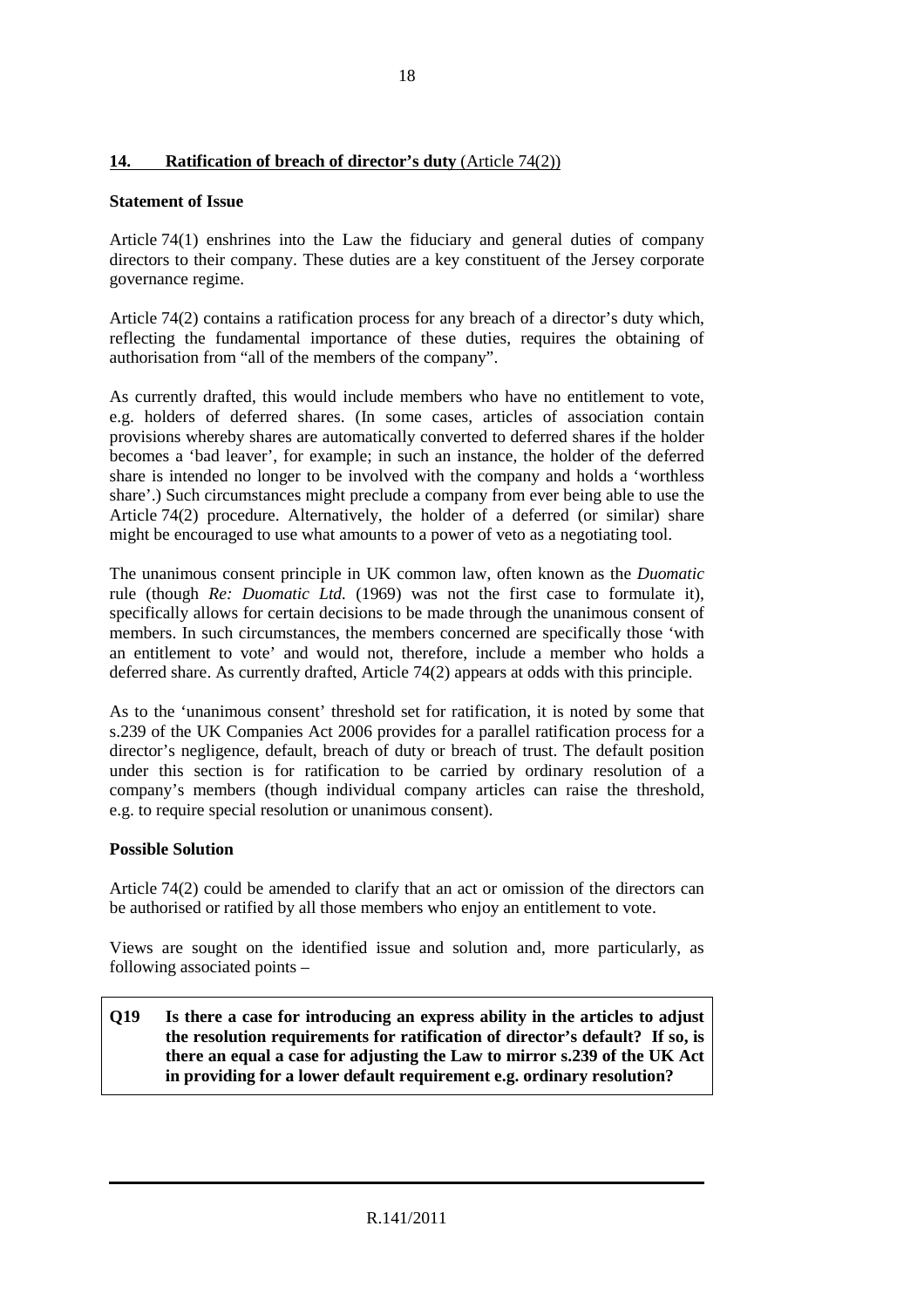# **Q20 In any event, should specific provision be made in the Law (as in s.239(3) and (4) of the UK Act) to disregard the vote not only of any director whose default is being ratified (should that director also be a member) but also any member connected with him?**

\_\_\_\_\_\_\_\_\_\_\_\_\_\_\_\_\_\_\_\_\_\_\_\_\_\_\_\_\_\_\_\_\_\_\_\_\_\_\_\_\_\_\_\_\_\_\_\_\_\_\_\_\_\_\_\_\_\_\_\_\_\_\_\_\_\_\_\_\_

# **15. Annual general meetings** (Article 87)

#### **Summary of Issue**

Article 87 requires every company to hold an annual general meeting but Article 87(4) permits this to be dispensed with by agreement between all the members.

In practice, it is often administratively inconvenient to arrange for such an agreement to be entered into following the incorporation of a company.

In reality, very few private companies hold annual general meetings and some will not have a valid dispensing agreement between members. As a result, it may become necessary, following procedural reviews, for ratification meetings to be held.

# **Possible Solution**

Article 87 could be amended so that an agreement to dispense with annual general meetings can, in the case of private companies only, be included in the articles of association of the company.

\_\_\_\_\_\_\_\_\_\_\_\_\_\_\_\_\_\_\_\_\_\_\_\_\_\_\_\_\_\_\_\_\_\_\_\_\_\_\_\_\_\_\_\_\_\_\_\_\_\_\_\_\_\_\_\_\_\_\_\_\_\_\_\_\_\_\_\_\_

# **16. Thresholds for special resolutions** (Article 90)

# **Summary of Issue**

Article 90 provides that a resolution is a special resolution when it is passed by a twothirds majority or, if the company's articles of association specify, a greater than twothirds majority. 'Majority' in this context means the majority of persons who (being entitled to do so) vote in person, or by proxy, at a general meeting (or a separate meeting of a class of members of the company, as the case may be).

There is a view amongst some practitioners that these provisions already give a company sufficient flexibility through its articles of association to specify particular thresholds for particular special resolutions i.e. allowing one threshold to differ from another (subject always to the requirement that the requisite majority be at least twothirds). However, it is felt that Article 90 would benefit from greater clarity on this point and should be amended to provide expressly that this is the case.

Equally, and despite it being commonly understood that "greater majority" in Article 90(1A) could extend to a requirement for unanimity, some consider that it would be beneficial for this also to be more expressly stated.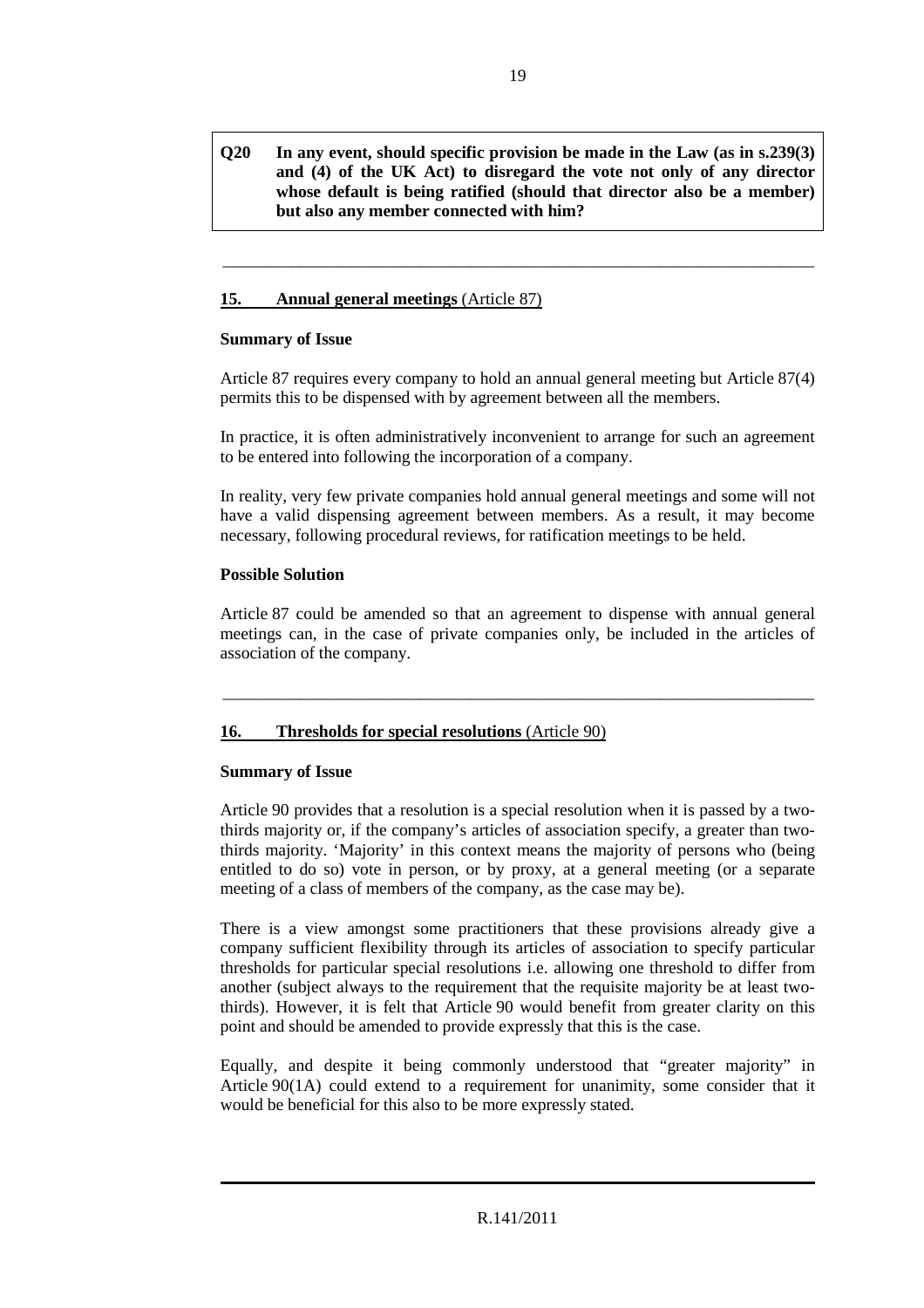There would be identifiable advantages in practice to retaining and confirming this flexibility. Article 11(1) allows a company to alter its memorandum and articles through special resolution. A company wishing to entrench particular provisions within its articles of association, e.g. to protect or empower a minority shareholder, could specify a suitably increased majority or a requirement of unanimity for those articles whilst at the same time retaining a lower (though not lower than two-thirds) majority in respect of alterations to the remaining articles.

# **Possible Solution**

Article 90 could be amended –

- (i) to clarify that a company may, in its articles of association, specify different general or specific thresholds in respect of special resolutions (subject always to the requirement that the requisite majority be at least two-thirds); and
- (ii) to confirm expressly that the relevant "greater majority" could extend to a requirement for unanimity (whether of all members, all members entitled to vote, or all such entitled members who attend and vote (in person or by proxy) at the relevant meeting, as might be specified in the company's articles).

Views are sought on the identified issue and solution and, more particularly, as follows –

#### **Q21 Is there any argument for restricting the ability to apply different thresholds in respect of different special resolutions?**

\_\_\_\_\_\_\_\_\_\_\_\_\_\_\_\_\_\_\_\_\_\_\_\_\_\_\_\_\_\_\_\_\_\_\_\_\_\_\_\_\_\_\_\_\_\_\_\_\_\_\_\_\_\_\_\_\_\_\_\_\_\_\_\_\_\_\_\_\_

# **17. Consent to short notice of general meetings** (Article 91)

#### **Summary of Issue**

Article 91 of the Law requires 14 days' written notice to be given in advance of meetings of a company unless a company's articles expressly state otherwise.

Article 91(3)(b) allows for a shorter notice period if certain requirements are met. Specifically, for meetings other than the annual general meeting, a majority of members who together hold not less than 95% of the total voting rights can agree a 'short notice' meeting to have been duly called.

For private companies, this threshold for consent to a short notice general meeting is higher than the 90% currently required by section 307(6)(a) of the UK Companies Act 2006.

The language of the existing Law also creates some uncertainty over whether the test has 2 limbs, i.e. (i) a majority in number; and (ii) holdings of not less than 95%.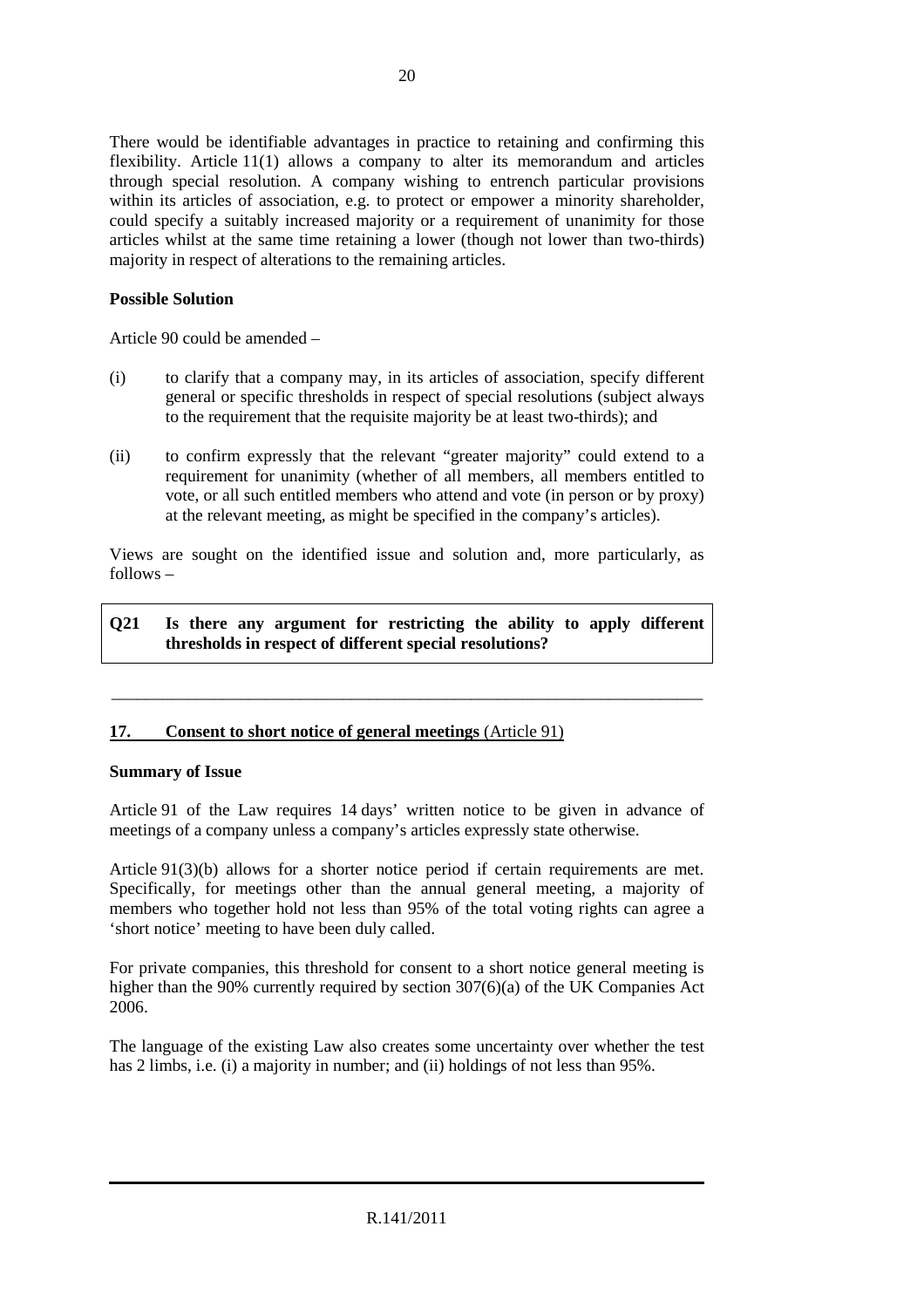# **Possible Solution**

Amendments could be made to Article 91 both to mirror s.307(6)(a) of the UK Act (reducing the threshold to the lower 90% level for private companies) and to make it clear that there is no '2 limb' test.

Views are sought on the identified issue and solution and, more particularly, as follows –

# **Q22 Is there any basis for reducing the short notice threshold to 90% for Jersey public companies?**

\_\_\_\_\_\_\_\_\_\_\_\_\_\_\_\_\_\_\_\_\_\_\_\_\_\_\_\_\_\_\_\_\_\_\_\_\_\_\_\_\_\_\_\_\_\_\_\_\_\_\_\_\_\_\_\_\_\_\_\_\_\_\_\_\_\_\_\_\_

# **18. Corporate representatives** (Article 93)

#### **Summary of Issue**

It is not clear under Article 93 of the Law whether more than one corporate representative can be appointed by a corporate member of a company to attend at a meeting of the company, a class of shareholders or a meeting of creditors.

Sub-section 323(1) of the UK Companies Act 2006 has clarified this point for UK companies, specifically allowing for more than one such representative. Subsection 323(4) further provides for what happens when representatives of the same corporate member vote in the same way and in opposite ways.

# **Possible Solution**

It is proposed that Article 93 be amended to mirror s.323 of the UK Companies Act 2006 and specifically provide for multiple corporate representatives and to determine how concurring and conflicting exercise of their voting powers is to be treated.

\_\_\_\_\_\_\_\_\_\_\_\_\_\_\_\_\_\_\_\_\_\_\_\_\_\_\_\_\_\_\_\_\_\_\_\_\_\_\_\_\_\_\_\_\_\_\_\_\_\_\_\_\_\_\_\_\_\_\_\_\_\_\_\_\_\_\_\_\_

# **19. Resolutions in writing** (Article 95)

#### **Summary of Issue**

Article 95 permits resolutions (other than a resolution to remove an auditor) to be passed by way of written resolution rather than at a general meeting of the company's members (or class of members).

This Article is considered by some practitioners to allow a company, in its articles of association, to provide that a written resolution can be passed by fewer than all of the members entitled to vote, adopting whatever threshold is set out in the articles (subject, in the case of a special resolution, to a two-thirds requirement).

It is felt that Article 95 should be amended to confirm this position in more express terms.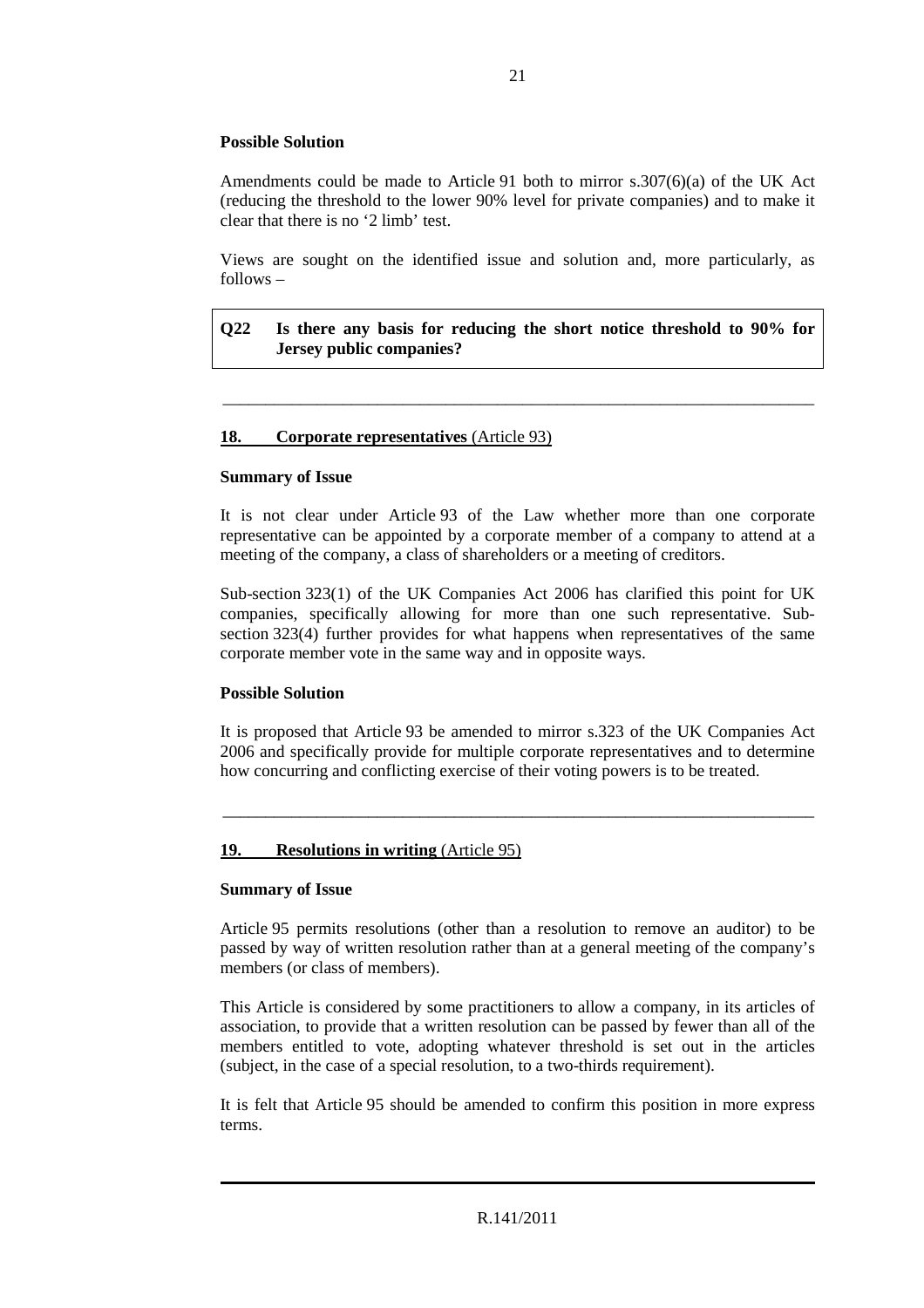#### **Possible Solution**

Article 95 could be amended to allow articles of association to make provision for the thresholds required to pass written resolutions (subject, in the case of a special resolution being passed by way of written resolution, to a requirement that the requisite majority be at least two-thirds of all members entitled to attend and vote on that special resolution).

If the suggested amendments to Article 90 (see above) are taken forward, it is also proposed to provide the same flexibility to specify in the company's articles different thresholds for different resolutions, including special resolutions, if passed by way of written resolution.

Subject to the views of respondents, there is no current inclination to adopt the very detailed procedural provisions set out at sections 288 – 300 of the UK Companies Act 2006 which also allow private (though not public) companies to pass written resolutions (other than those removing directors and auditors) by majority rather than unanimous voting. Instead, amendments will seek to allow Jersey companies to retain the flexibility in their articles of association to adopt whatever procedural or other requirements they consider appropriate in connection with such written resolutions. The prohibition on removal of an auditor by written resolution is, however, intended to be retained.

Views are sought on the identified issue and solution and, more particularly, as follows –

# **Q23 Which, if any, of the more detailed procedures present in the UK Act should be adopted (e.g. circulation requirements) and on what basis?**

**Q24 Do these proposals otherwise give rise to any potential concerns and, if so, how would they best be dealt with?** 

\_\_\_\_\_\_\_\_\_\_\_\_\_\_\_\_\_\_\_\_\_\_\_\_\_\_\_\_\_\_\_\_\_\_\_\_\_\_\_\_\_\_\_\_\_\_\_\_\_\_\_\_\_\_\_\_\_\_\_\_\_\_\_\_\_\_\_\_\_

#### **20. Delivery of Proxies** (Article 96(4))

(Article 40(1) of the Companies (Uncertificated Securities) (Jersey) Order 1999)

#### **Summary of Issue**

Article 96 confirms that a member of a company can appoint another person as that member's 'proxy' to attend and vote at company meetings. Article 96(4) confirms that a company cannot through its articles require more than 48 hours' notice of such appointments.

Section 327(3), being the equivalent provision in the UK Companies Act 2006, has been amended to provide that in calculating the 48 hour period no account shall be taken of any part of a day that is not a working day. This is to prevent weekends or Bank Holidays rendering invalid the deadline given for proxy notification. Article 96 of the Law contains no such clarification.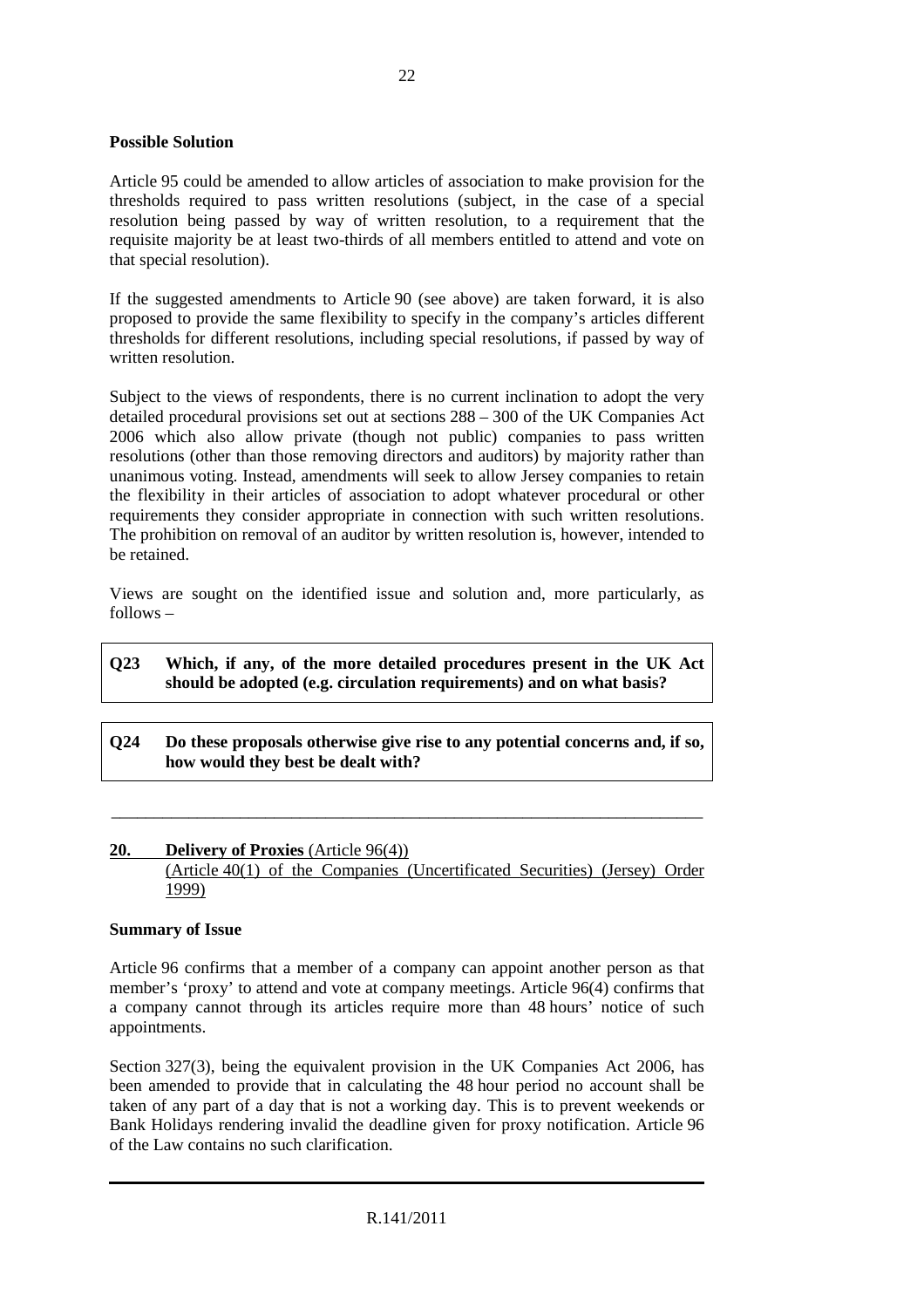The same potential problem arises for companies whose shares are held by CREST. Article 40(1) of the Companies (Uncertificated Securities) (Jersey) Order 1999 contains provisions similar to those in Article 96 of the Law as regards the notification of proxies prior to meetings.

# **Possible Solution**

Amendments could be made to Article 96 of the Law and to Article 40(1) of the 1999 Order to reflect the changes made in the UK Act.

To facilitate both these amendments, a definition of 'working day' would need to be inserted into both the Law and the 1999 Order.

The UK Companies Act 2006 defines a working day as a day which is not a Saturday or Sunday, Christmas Day, Good Friday or any day that is a bank holiday under the Banking and Financial Dealings Act 1971 in the part of the UK where the company is registered (section 1173(1)).

A similar 'working day' definition in both the Law and the Order would likely make reference to the Public Holidays and Bank Holidays (Jersey) Law 1952.

\_\_\_\_\_\_\_\_\_\_\_\_\_\_\_\_\_\_\_\_\_\_\_\_\_\_\_\_\_\_\_\_\_\_\_\_\_\_\_\_\_\_\_\_\_\_\_\_\_\_\_\_\_\_\_\_\_\_\_\_\_\_\_\_\_\_\_\_\_

# **21. Auditors and the exercise of discretion by the Commission** (Article 102)

#### **Summary of Issue**

Article 113D(6) of the Law gives a discretion to the Jersey Financial Services Commission to authorise an individual or a firm who would not otherwise qualify as an auditor under the Law, to carry out an audit for a non-market-traded company.

Article 102 of the Law (as amended by the Companies (Amendment No. 4) (Jersey) Regulations 2009) includes a wide definition of 'firm' as meaning *"an entity, whether or not a legal person, that is not an individual and includes a body corporate, a corporation sole, a partnership, and an unincorporated association"*.

Ownership and control provisions in Article 102 of the Law are designed to cover companies, customary law partnerships and limited liability partnerships. The Law does not give any guidance over what would constitute equivalent ownership and control provisions in the case of other types of incorporated or unincorporated person e.g. corporations sole, unincorporated associations, limited partnerships and (most recently) incorporated limited partnerships or separate limited partnerships.

In the absence of such guidance, the Commission does not consider it appropriate that it should have discretion under Article 113D(6) to authorise firms other than companies, customary law partnerships or limited liability partnerships.

The Companies (Amendment No. 6) (Jersey) Regulations 2011 inserted Article 102(1A), which clarified that in Part 16, unless the context otherwise required, a 'partnership' did not include an incorporated limited partnership or a separate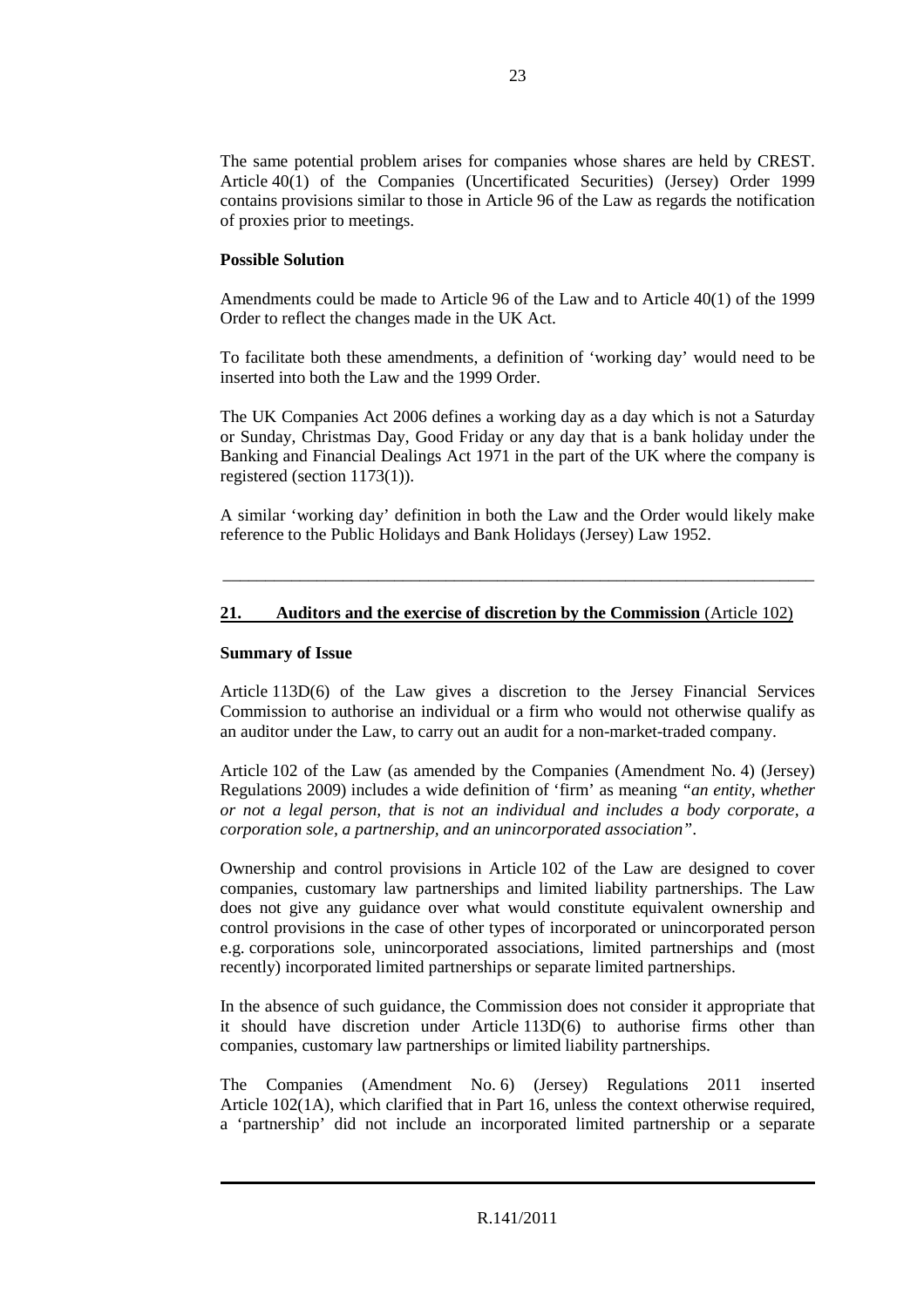limited partnership. This amendment did not, however, deal with the other potentially problematic categories of applicant auditor.

# **Possible Solution**

One solution would be to amend the definition of 'firm' in Article 102 of the Law to exclude corporations sole, unincorporated associations and limited partnerships (whether in Jersey or elsewhere).

Another solution would be to amend Article 113D(6) by providing a positive list of types of entity which can qualify as a 'firm' for these particular purposes, i.e. companies, customary law partnerships and limited liability partnerships.

Views are sought on the identified issue and solution and, more particularly, as follows –

# **Q25 Is there any perceived need or requirement to continue to allow all forms of entity, including corporations sole, unincorporated associations and limited partnerships, to be able to seek authorisation to audit nonmarket-traded companies?**

# **22. Ability for dormant public company to dissolve without audit** (Article 108)

\_\_\_\_\_\_\_\_\_\_\_\_\_\_\_\_\_\_\_\_\_\_\_\_\_\_\_\_\_\_\_\_\_\_\_\_\_\_\_\_\_\_\_\_\_\_\_\_\_\_\_\_\_\_\_\_\_\_\_\_\_\_\_\_\_\_\_\_\_

#### **Summary of Issue**

A public company may circulate a prospectus relating to its own securities. A private company may also circulate such a prospectus but if it does so then, under Article 17(2)(b) of the Law, it will be treated as a public company.

The core purpose of a fund company is, obviously, to attract subscriptions and it does this by publishing and circulating a prospectus. In doing so, it falls to be treated as a public company.

The Law requires public companies to appoint auditors and Article 108 of the Law requires the filing of audited accounts by all public companies. In most cases this does not cause any issues.

It does, however, prove problematic in the area of non-launched funds (as particularly highlighted during the recent economic downturn). A fund company which (for whatever reason) may never have taken in any cash and never held or owned any assets, is nevertheless required to produce audited accounts before it can be dissolved.

This requirement is regularly questioned by fund promoters particularly where other jurisdictions have statutory exceptions to this requirement.

Section 480(1)(a) of the UK Companies Act 2006 provides that companies which have been dormant since formation are exempt from the requirements relating to the audit of accounts for the financial year. For these purposes, dormancy is defined in s.1169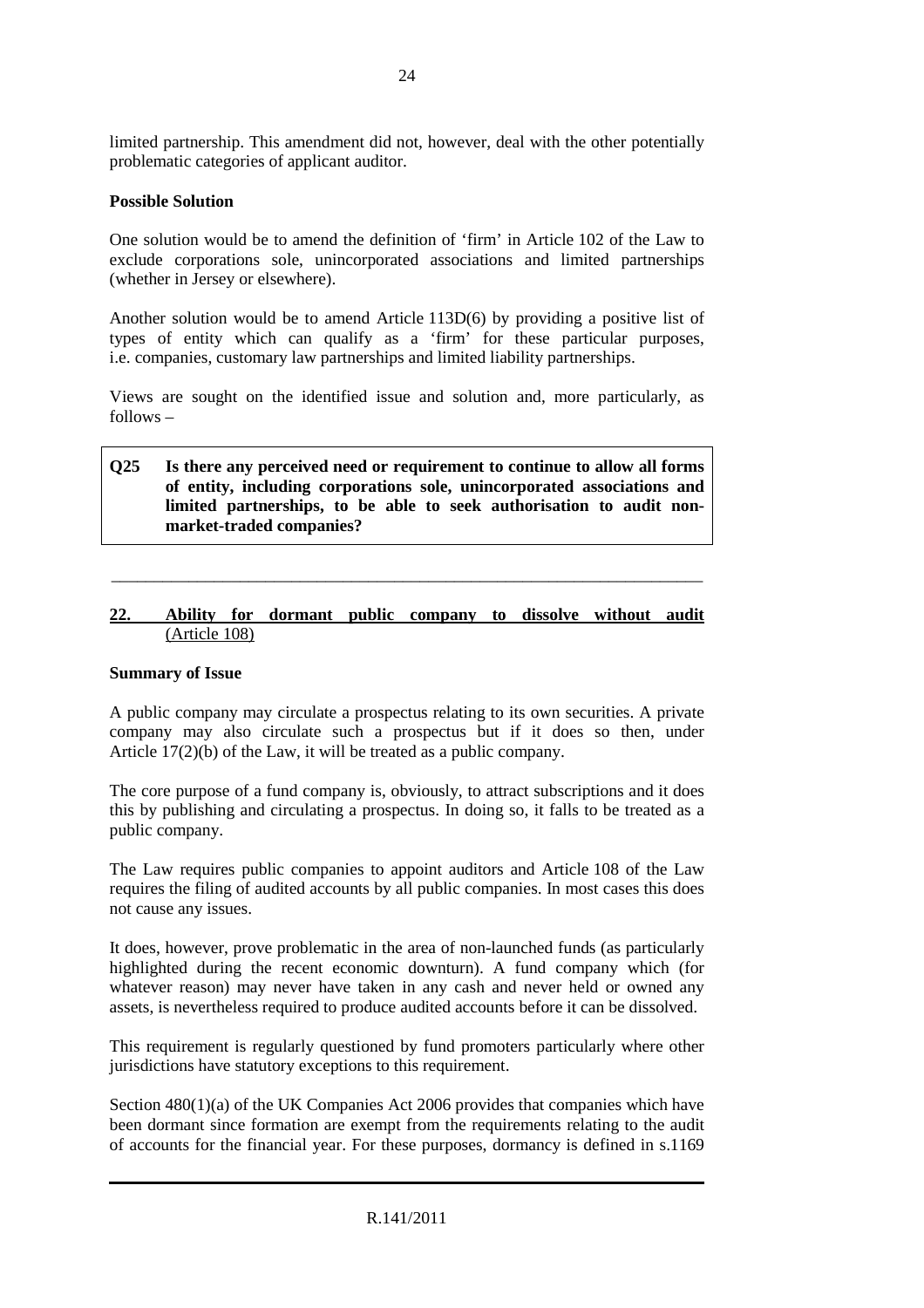of the UK Companies Act 2006 as being a period during which 'no significant accounting transaction' has taken place (a significant accounting transaction being one which is required to be entered into the company's accounting records).

Section 256 of the Companies (Guernsey) Law 2008 provides a mechanism which allows any company to pass a 'waiver resolution' exempting the company from audit (providing it is not a type or class of company specifically prohibited from doing so by the States of Guernsey Commerce and Employment Department).

# **Possible Solution**

Two possible solutions present themselves. Article 108 of the Law could be amended to provide an exemption from audit –

- (i) to public companies which have been dormant since formation (mirroring the narrower UK position), or
- (ii) to public companies which have passed a waiver resolution (mirroring the wider Guernsey position and adopting a similar mechanism).

For solution (i), a definition of 'dormant' would need to be introduced. For solution (ii), the class of companies able to exempt themselves from audit could be those as determined from time to time by Order of the Minister for Economic Development.

Views are sought on the identified issue and solution and, more particularly, as follows –

# **Q26 Is either of the two proposed solutions to be preferred over the other, and, if so, on what basis?**

**Q27 With regard to solution (ii), would generalised exemption provisions be likely to have any otherwise undesirable consequences for which additional provision should be made?** 

\_\_\_\_\_\_\_\_\_\_\_\_\_\_\_\_\_\_\_\_\_\_\_\_\_\_\_\_\_\_\_\_\_\_\_\_\_\_\_\_\_\_\_\_\_\_\_\_\_\_\_\_\_\_\_\_\_\_\_\_\_\_\_\_\_\_\_\_\_

# **23. Extending offence of providing false or misleading information to auditor** (Article 113(B)(4)

#### **Summary of Issue**

Articles 113B and 113C of the Law apply to companies that are required to appoint an auditor under Article 113.

Article 113B(4) provides that the auditor of a company has right of access to that company's records at all times and that it is entitled to require from the company's officers and the secretary such information and explanations as the auditor thinks necessary for the performance of its duties.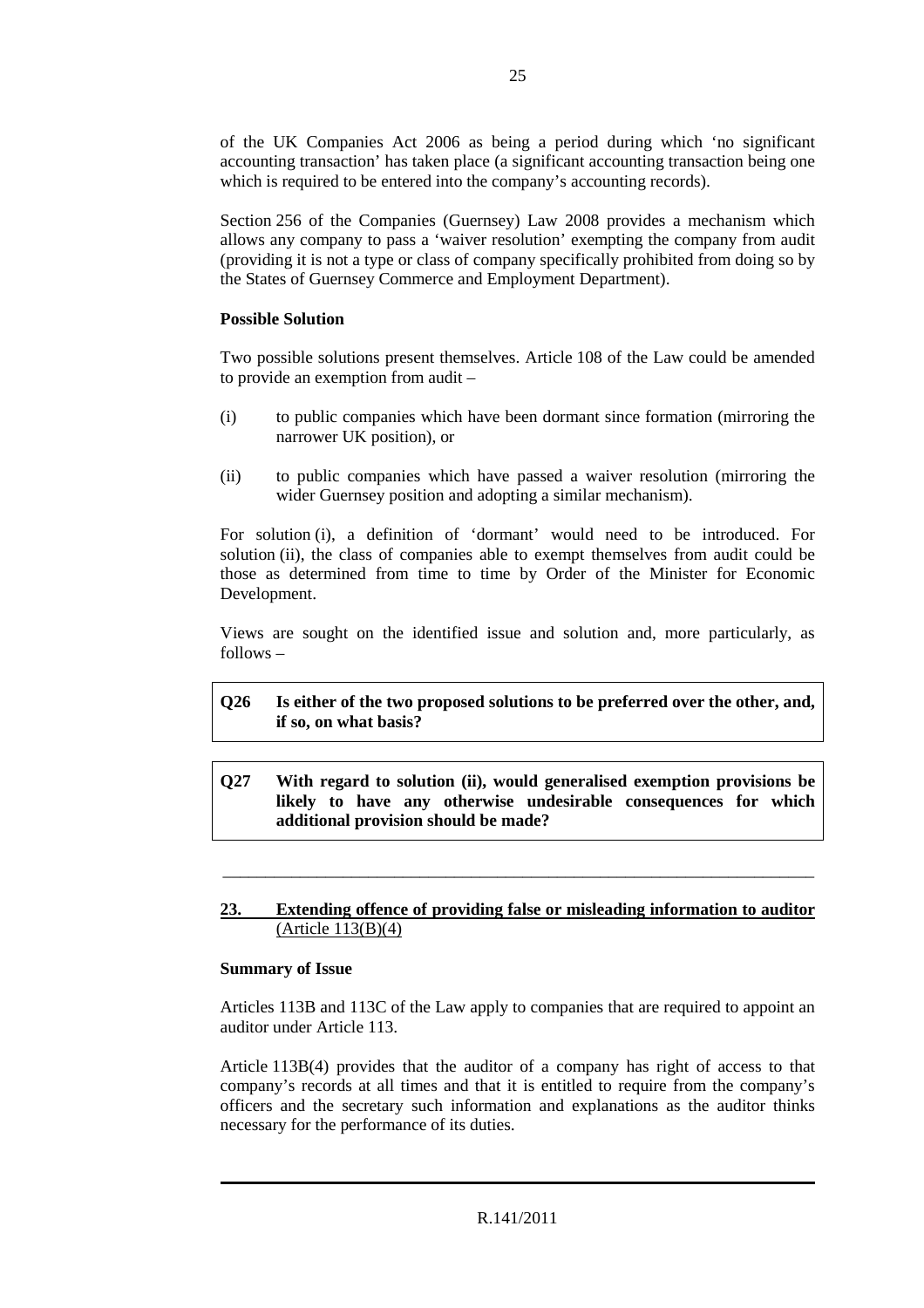Article 113C(2) provides that an officer of a company or its secretary is guilty of an offence if, knowingly or recklessly, they make a statement to the auditor which is false or misleading in a material respect.

In practice, the auditor will also collect information from employees of the company, as well as persons holding (or accountable for) any of the company's records.

From time to time, the auditor may also need to collect information from a person that was previously an officer, secretary, employee or person holding or accountable for the company's records at a relevant time.

The auditor currently has no statutory entitlement to require information and explanations from such persons.

#### **Possible Solution**

One solution would be to adopt similar provisions to those currently contained at sections 499 and 501 of the UK Companies Act 2006. This would require the amendment of Article 113B(4) to allow the auditor to require information and explanations of –

- (i) any officer of the company,
- (ii) the company secretary,
- (iii) any employee of the company who appears to be in possession of relevant information,
- (iv) any person holding (or accountable for) any of the company's records who appears to be in possession of relevant information, and
- (v) any person who previously held a role as  $(i) (iv)$  above at a time to which the information (or explanations) required by the auditor relates (or relate).

The offence outlined in Article  $113C(2)$  would also need to be aligned with this extended list of those who can be approached.

Views are sought on the identified issue and solution and, more particularly, as follows –

# **Q28 Are there any identifiable downsides or dangers presented through the proposed statutory extension of the existing provisions?**

**Q29 Is there any need arising in practice or law to qualify the right of access to information and explanations with reference to timing e.g. should it be expressed as a right of immediate access, a right of access as soon as reasonably practicable, etc.?** 

\_\_\_\_\_\_\_\_\_\_\_\_\_\_\_\_\_\_\_\_\_\_\_\_\_\_\_\_\_\_\_\_\_\_\_\_\_\_\_\_\_\_\_\_\_\_\_\_\_\_\_\_\_\_\_\_\_\_\_\_\_\_\_\_\_\_\_\_\_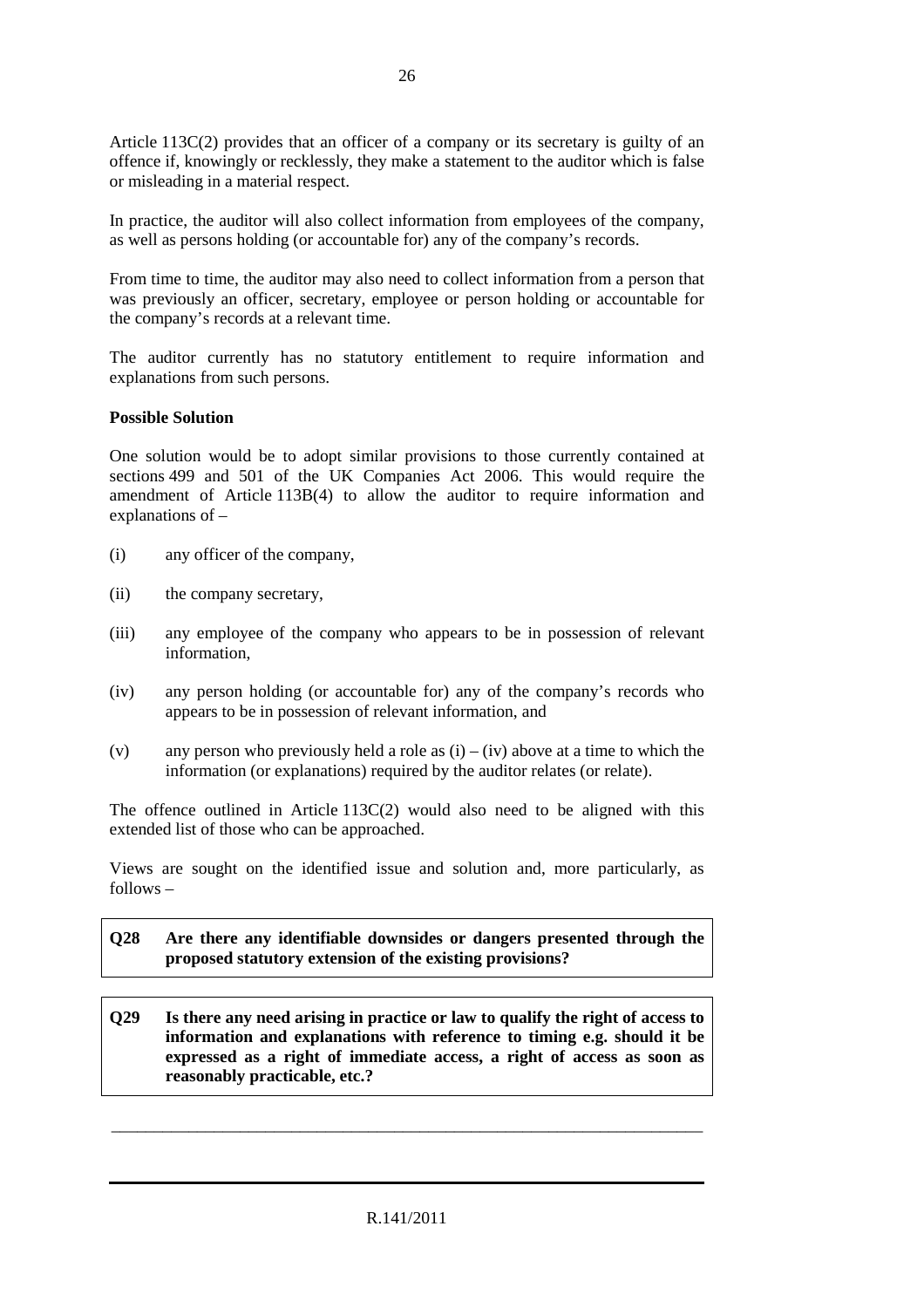# **24. The scope of the term 'distribution'** (Article 114(2))

#### **Summary of Issue**

The law in relation to company distributions is found in Part 17 of the Law (Articles 114 – 115B). Prior to the enactment of the Companies (Amendment No. 9) (Jersey) Law 2008, a distribution was only unlawful if it was made from a source not permitted under the Law (as it stood at that time).

The effect of Amendment No. 9, and the consequent revision of Article 115(3), was to place an active responsibility on the authorising company directors, rendering distributions lawful only if they had made (what amounted to) a solvency statement. This statement had to meet specific requirements set out in Article 115(4).

Corporate lawyers have since needed to consider much more closely what constitutes a distribution in order to avoid a transaction being inadvertently rendered unlawful through a failure to make the appropriate Article 115 statement.

This is particularly so in light of the very broad definition of distribution given in Article 114(1) of the Law as meaning "*every description of distribution of the company's assets to its members as members, whether in cash or otherwise*."

This definition arguably embraces certain types of commercial transaction, including those where value is being given by a subsidiary company either up to its parent or through 'sidestreaming' to another subsidiary (this being treated as a transaction travelling through the parent company).

An example might be an 'upstream' guarantee given to a bank by a subsidiary company to secure borrowing by its parent company. Such a transaction involves the creation of a liability for the subsidiary (albeit contingent) and the transfer of value to the subsidiary company's members, i.e. the parent company. From a legal perspective, the transaction may point towards categorisation as a distribution.

This conclusion could prove at odds, however, with the accounting treatment of the same transaction which is likely to focus on whether there is a reduction in the net assets of the company immediately after the transaction is entered into.

In the example of the upstream guarantee, therefore, the accounting treatment would involve a judgment being made as to the likelihood of the guarantee shortly being called upon. If it is judged unlikely, it is acceptable accounting practice merely to highlight its existence in the notes accompanying the subsidiary's accounts. If, on the other hand, there is thought to be a genuine and realistic prospect of the guarantee shortly being called upon, it would need to be included as a real (albeit contingent) liability within the body of the subsidiary company's accounts.

There is felt to be a need to align the legal and accounting tests for transactions of this type and confirm when they are to be treated as distributions.

# **Possible solution**

One proposal would be to insert a new sub-paragraph (e) in Article 114(2) excluding from the definition 'any distribution the effect of which does not reduce the net assets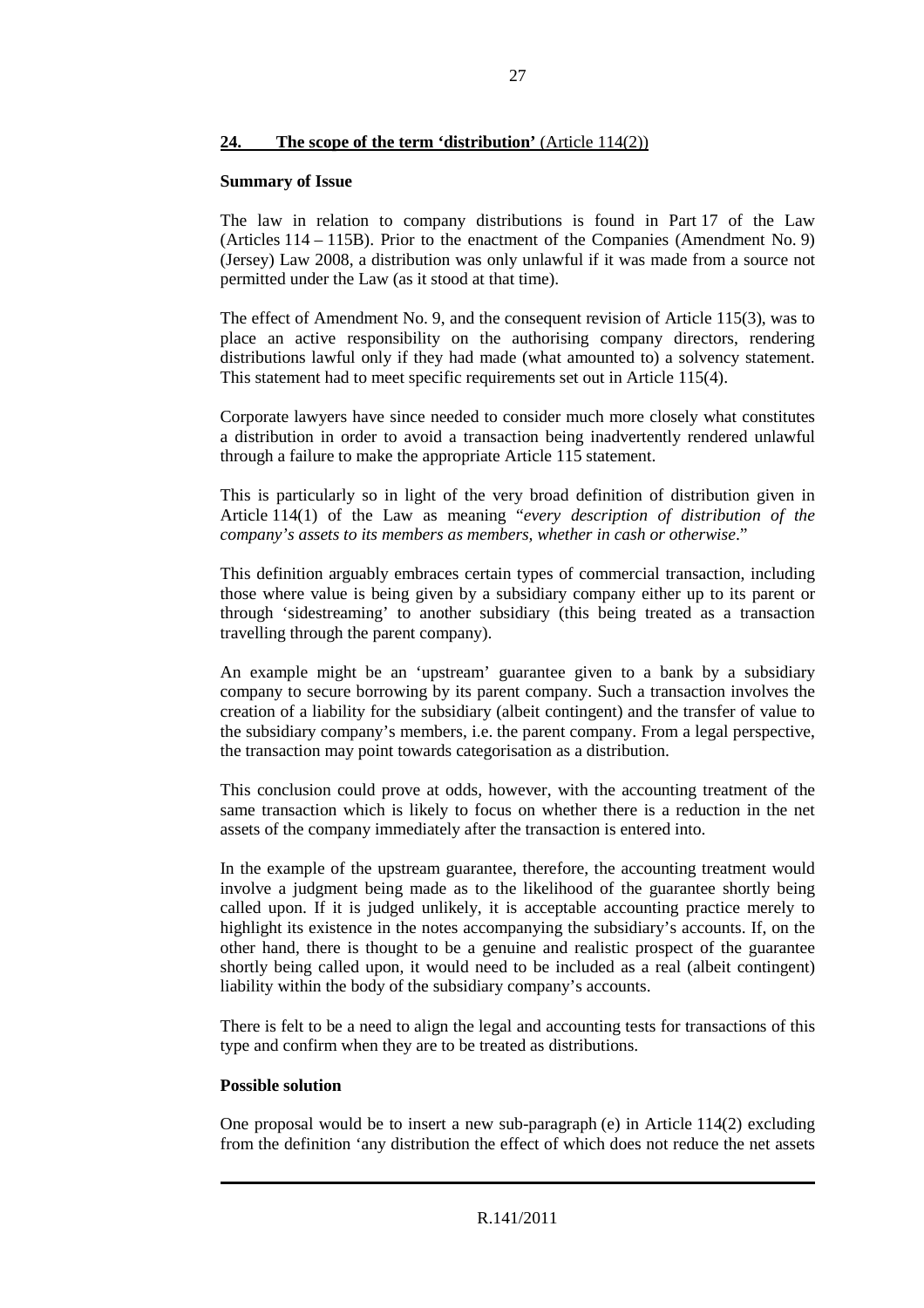of the company immediately after the distribution is made' (to be assessed in accordance with the generally accepted accounting principles adopted by the company pursuant to Article 104).

Views are sought on the identified issue and solution and, more particularly, as follows –

#### **Q30 Is this further exclusion necessary?**

**Q31 If so, are the ambit and exercise of the proposed exclusion suggested above clear and workable as a matter of practice or should they be limited further e.g. to group company guarantees?** 

**Q32 Is there likely to be any adverse impact or unintended consequence in not requiring an Article 115 solvency statement for this type of transaction?** 

\_\_\_\_\_\_\_\_\_\_\_\_\_\_\_\_\_\_\_\_\_\_\_\_\_\_\_\_\_\_\_\_\_\_\_\_\_\_\_\_\_\_\_\_\_\_\_\_\_\_\_\_\_\_\_\_\_\_\_\_\_\_\_\_\_\_\_\_\_

# **25. Ability to ratify a distribution** (Article 115)

#### **Summary of Issue**

Under UK law, a distribution can be made from 'distributable profits' without the need to make any formal solvency statement. There is anecdotal evidence that directors of Jersey companies (perhaps with experience of the UK system and unaware of the requirement under Article 115(3)) authorise distributions without making a solvency statement, thereby rendering those distributions technically unlawful.

The uncertainty surrounding the legal status of an unlawful distribution leads to consequential concerns both for recipient shareholders (over the extent of their liability to repay the distribution) and for authorising directors (over the extent of any personal liability).

#### **Possible Solution**

A mechanism could be introduced (with appropriate conditions) allowing for retrospective ratification of a distribution.

The relevant provision could confirm that if a distribution (or part of a distribution) is made by a company to its members without the prior solvency statement required by Article 115(3), the company may later ratify the distribution through the appropriate directors making a statement in prescribed terms.

The prescribed terms would, in all likelihood, be similar to those set out in Article 115(4), e.g. requiring the appropriate directors to form the opinion that –

(i) immediately following the date of the ratification, the company will be able to discharge its liabilities as they fall due; and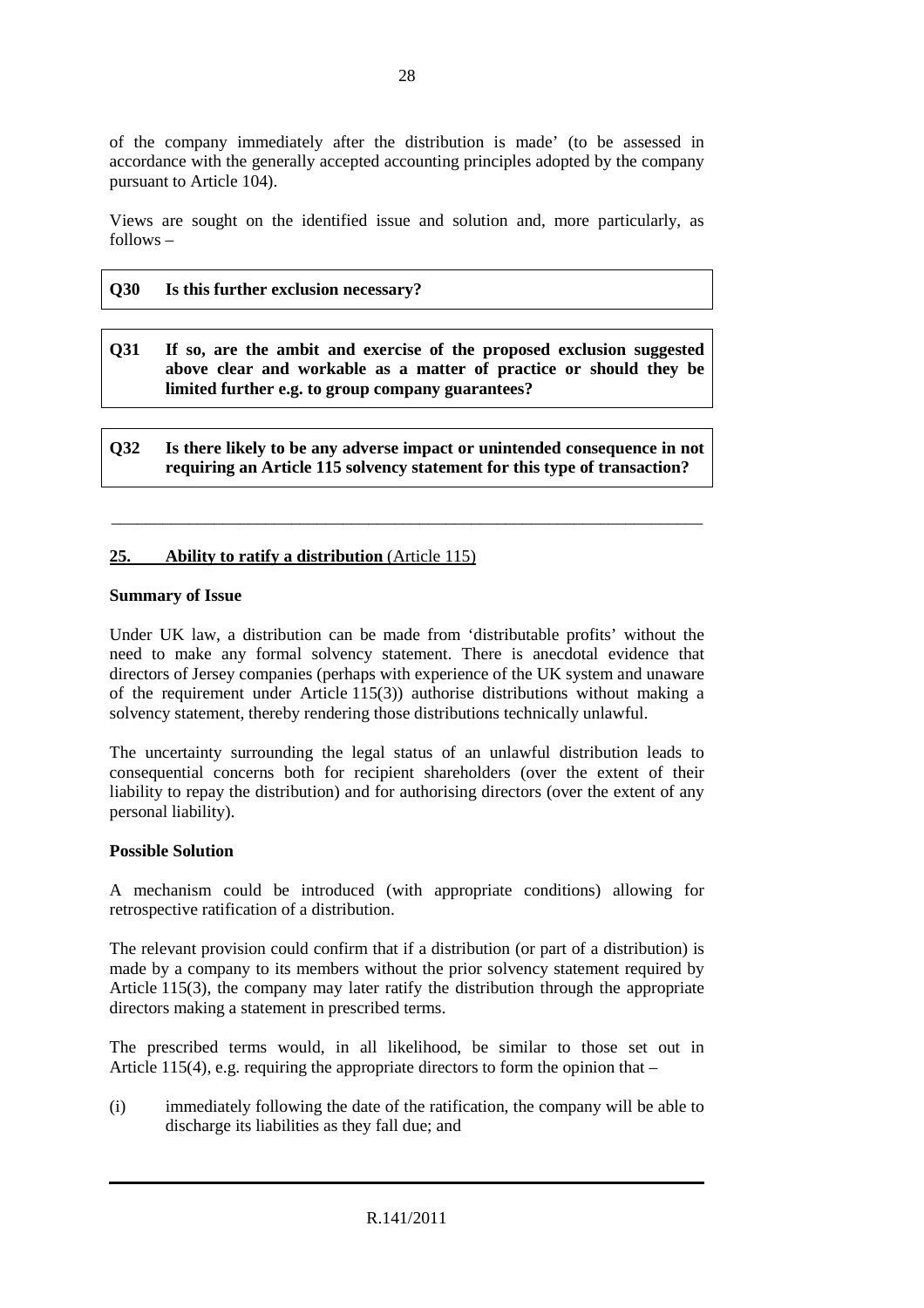- (ii) immediately following the date of the distribution, the company was able to discharge its liabilities as they fell due; and
- (iii) either (as applicable)
	- (a) for the period of 12 months following the date of the distribution, the company was able to carry on business and discharge its liabilities as they fell due; or
	- (b) to the extent that the period of 12 months following the date of the distribution has not expired, the company was able and will continue to be able to carry on business and discharge its liabilities as they fall due until the expiry of such period or until the company is dissolved under Article 150, whichever first occurs.

It is not proposed that this option be made available to a company which was insolvent at the date of ratification, even if it had been solvent at the time of the distribution.

Views are sought on the identified issue and solution and, more particularly, as follows –

- **Q33 Are there any identifiable downsides or dangers presented through the introduction of such a mechanism?**
- **Q34 Should shareholder approval be required as part of any retrospective ratification procedure (i.e. following a directors' solvency statement) and, if so, at what level should shareholder approval be required?**
- **Q35 If shareholder approval is not required, should the ratifying directors be subject to any other requirement or sanction, e.g. an obligation to notify members or the recipients of the formerly unlawful distribution?**

\_\_\_\_\_\_\_\_\_\_\_\_\_\_\_\_\_\_\_\_\_\_\_\_\_\_\_\_\_\_\_\_\_\_\_\_\_\_\_\_\_\_\_\_\_\_\_\_\_\_\_\_\_\_\_\_\_\_\_\_\_\_\_\_\_\_\_\_\_

#### **26. Characterisation of Distributions** (Article 115)

#### **Summary of Issue**

Part 17 gives directors clear authority to debit permissible distributions to a share premium account, a stated capital account (both of which fall within the definition of 'capital accounts') or any other account of the company other than the capital redemption reserve or the nominal capital account (as defined by Article 115(8)).

Notwithstanding this express authority, there would not appear to be any mechanism at present by which the directors who decide to debit the distribution to a capital account can confirm that the result of this will be a return of capital.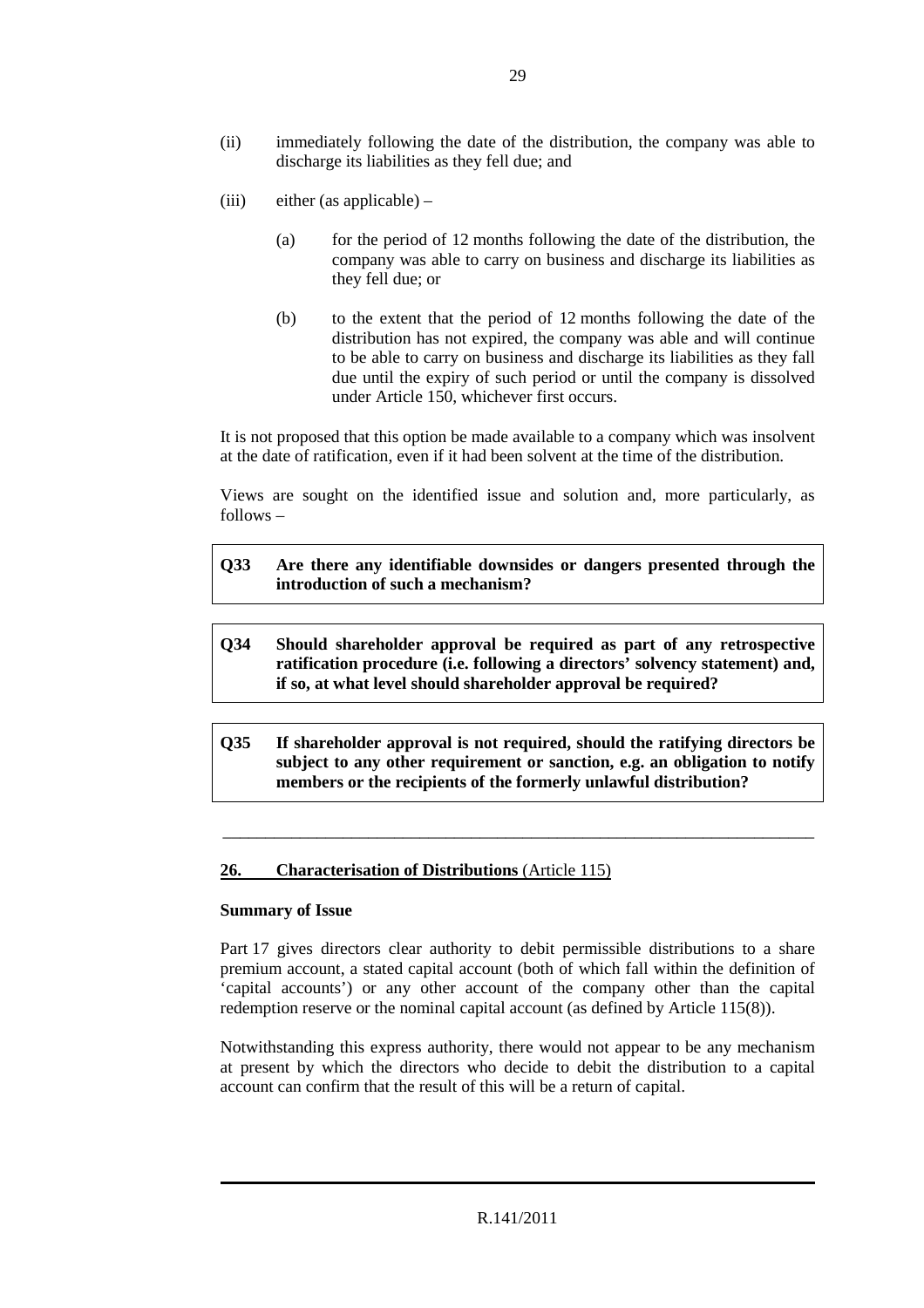#### **Possible Solution**

The identified issue could be resolved by provisions along the following lines –

- (i) to provide a definition for 'capital' in Article 1(1), as being an amount standing to the credit of a capital account;
- (ii) to amend Article  $115(7)(a)$  to confirm that, where there are sufficient funds in a capital account (being a share premium account or the stated capital account), distributions debited to that account would be treated as a return of capital to shareholders; and
- (iii) to include additional wording that distributions debited to the 'other accounts' as provided for in Article 115(7)(b) (i.e. not the stated capital, share premium, nominal capital or capital redemption reserve accounts) may result in such accounts running into negative balance.

Views are sought on the identified issue and solution and, more particularly, as follows –

**Q36 What (if any) are the pertinent domestic or international tax repercussions flowing from the confirmatory language proposed?** 

#### **27. Takeover Offers to Shareholders in Restricted Jurisdictions** (Article 116)

\_\_\_\_\_\_\_\_\_\_\_\_\_\_\_\_\_\_\_\_\_\_\_\_\_\_\_\_\_\_\_\_\_\_\_\_\_\_\_\_\_\_\_\_\_\_\_\_\_\_\_\_\_\_\_\_\_\_\_\_\_\_\_\_\_\_\_\_\_

#### **Summary of Issue**

Articles 116 and 117 of the Law set out the position regarding takeover offers.

For a valid takeover offer to be made, the potential purchaser must make an identical offer to every shareholder of the target company. If this offer is accepted by 90% or more of the shareholders to whom the offer is made, then the purchaser will have the statutory right compulsorily to buy out the remaining shareholders at the same price and on the same terms as previously offered.

In some cases, however, it will not be possible for the purchaser to make their offer to every shareholder. This might occur when certain shareholders are resident in a different jurisdiction, such as the United States, which has its own (different) specific regulatory requirements relating to the making of offers. On a strict interpretation of the Law, a failure by the offeror to make the offer to every existing shareholder might result in the offer not constituting a valid takeover offer.

Article 116(4) of the Law makes specific provision allowing for a variation of the rules when a shareholder is in a jurisdiction outside Jersey where the law prevents acceptance of the offer in the form given (or otherwise precludes acceptance without complying with conditions which the offeror cannot meet or which it considers unduly onerous). Importantly, however, whilst variation is permitted on matters of acceptance, the wording of Article 116(4) suggests that the offer must still be made to all of the shareholders.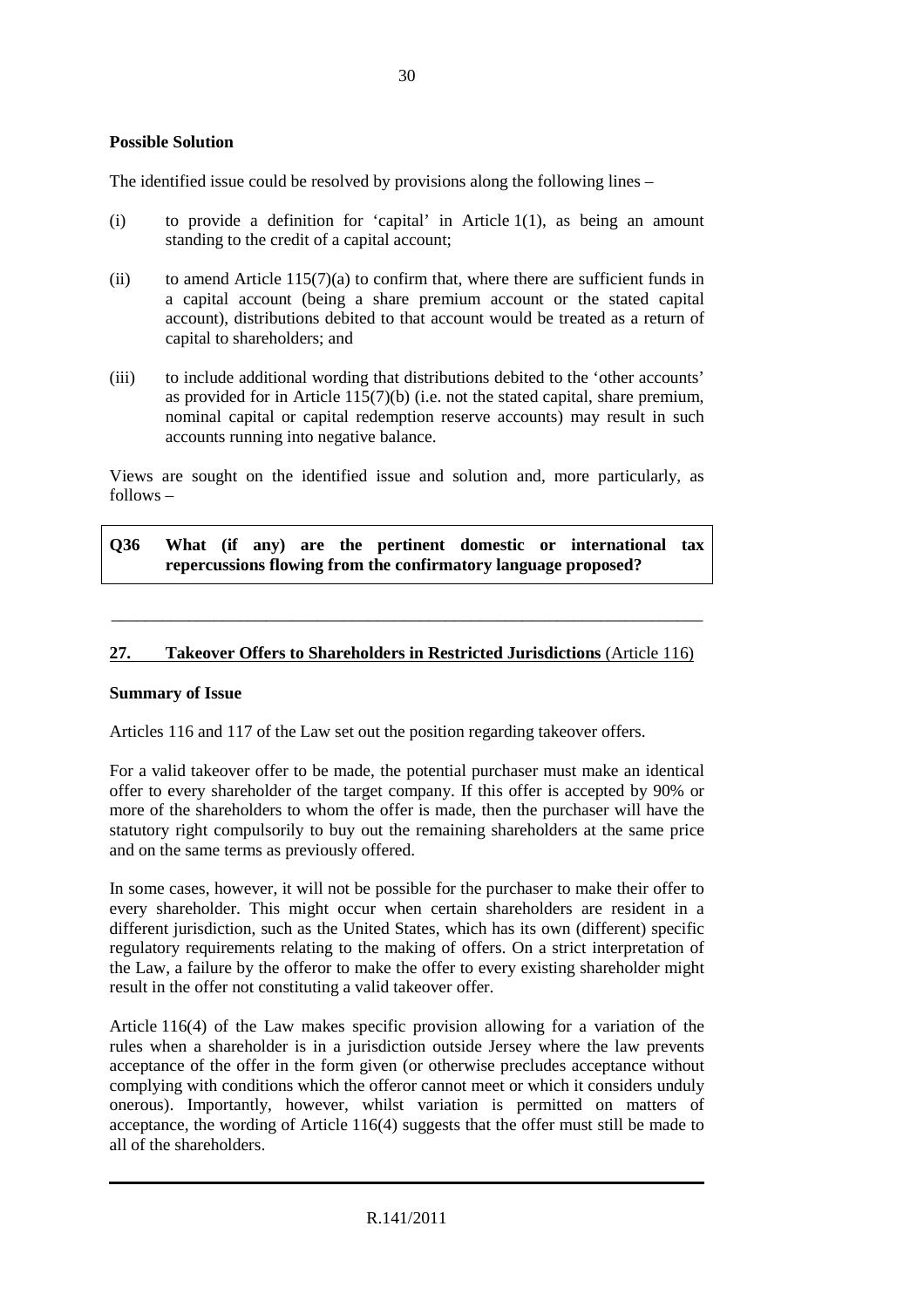The former UK Companies Act 1985 contained similar provisions to Articles 116 and 117 of the Law. In *Winpar Holdings Ltd. -v- Joseph Holt Group plc*. (2002) the UK courts interpreted these provisions as permitting an offer to be treated as having been made to registered shareholders resident in territories where it was problematic to make such an offer, so long as the offeror took sufficient alternative measures.

This common law approach was enshrined in s.978 of the UK Companies Act 2006. This provides that an offer to acquire shares in a company which has not been communicated to every shareholder is not prevented from being a valid takeover offer  $if =$ 

- (i) those shareholders have no registered address in the United Kingdom;
- (ii) the offer was not communicated to those shareholders in order not to contravene the law of a country or territory outside the United Kingdom; and
- (iii) the offer is either published in the London, Edinburgh or Belfast Gazette or a notice is published in the relevant Gazette specifying a website or place within the European Economic Area where the offer is available for inspection or where a copy of it can be obtained.

# **Possible Solution**

Amendments could be made to the Law to bring it into line with s.978 of the UK Companies Act 2006 (replacing the requirement to publish in the London, Edinburgh or Belfast Gazette with a requirement to publish in the Jersey Gazette).

Views are sought on the identified issue and solution and, more particularly, as follows –

#### **Q37 Are the exceptions currently offered by the UK legislation sufficient for Jersey companies or would greater (or lesser) protections and notification procedures be advisable?**

\_\_\_\_\_\_\_\_\_\_\_\_\_\_\_\_\_\_\_\_\_\_\_\_\_\_\_\_\_\_\_\_\_\_\_\_\_\_\_\_\_\_\_\_\_\_\_\_\_\_\_\_\_\_\_\_\_\_\_\_\_\_\_\_\_\_\_\_\_

# **28. Merger and continuance notification periods** (Articles 127FC and 127R)

#### **Summary of Issue**

Once a continuance overseas has been approved by a company, Article 127R requires the continuing company (amongst other things) to publish a public notice in a Jersey newspaper. Creditors of the continuing company are allowed to object to the continuance within 30 days of that advertisement. If that creditor's claim is not discharged, the creditor then has a further 30 days from the date of its objection notice to apply for a court order restraining the continuance.

In addition, any company member who did not consent or vote in favour of the company applying for continuance into another jurisdiction, and who objects to it,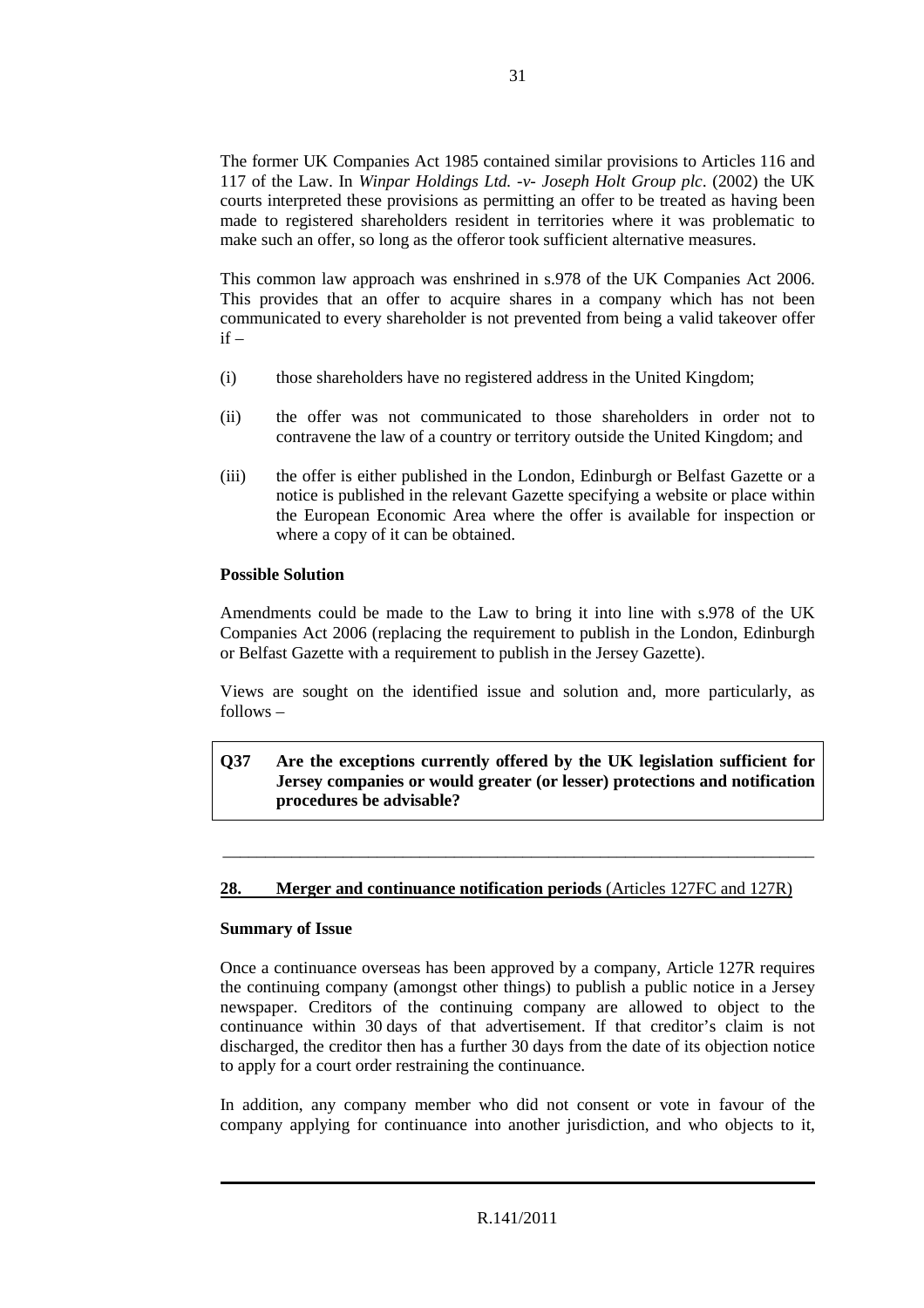may also apply to court for an order and must do so within 30 days of the last requisite resolution (Article 127S).

Similar provisions and time limits apply for mergers although these have recently been expanded through the Companies (Amendment No. 5) (Jersey) Regulations 2011. Under Article 127FC(1), written notice of the intended merger has to be given to creditors with claims over £5,000 and under Article 127FC(5) the notice has to be published publicly in an approved manner. The merging companies cannot apply to the Registrar to merge until such time as the relevant notices have been given and the time limits have expired (generally 28 days as specified in Article 127FJ).

The notification periods and the periods during which creditors and members may object to a proposed continuance overseas or a merger are considered too long for cases where all members and all creditors are willing to give prior consent to the continuance or merger.

# **Possible Solution**

The periods could either be shortened or be made capable of being waived where all known creditors and all members actively consent to the continuance or merger. This should work further to streamline the continuance and merger procedures.

Views are sought on the identified issue and solution and, more particularly, as follows –

# **Q38 Are the notification periods for both mergers and continuance generally considered to be too long, i.e. should they be reduced from 28/30 days to 21 days or 14 days?**

- **Q39 Should there be an ability to curtail the statutory notification periods if the companies involved in the merger or continuance can demonstrate that all members and relevant creditors have been notified and that all have actively consented?**
- **Q40 For mergers, should any curtailment of the statutory notification period be contingent upon a company achieving active consent not just from all members but from all known creditors (rather than merely those creditors with a claim exceeding £5,000)?**

\_\_\_\_\_\_\_\_\_\_\_\_\_\_\_\_\_\_\_\_\_\_\_\_\_\_\_\_\_\_\_\_\_\_\_\_\_\_\_\_\_\_\_\_\_\_\_\_\_\_\_\_\_\_\_\_\_\_\_\_\_\_\_\_\_\_\_\_\_

#### **29. Demerger and division**

#### **Summary of Issue**

Currently the only way to demerge a Jersey company into 2 or more companies, with assets and liabilities transferred by operation of law, is to undertake a scheme of arrangement pursuant to Part 18A of the Law.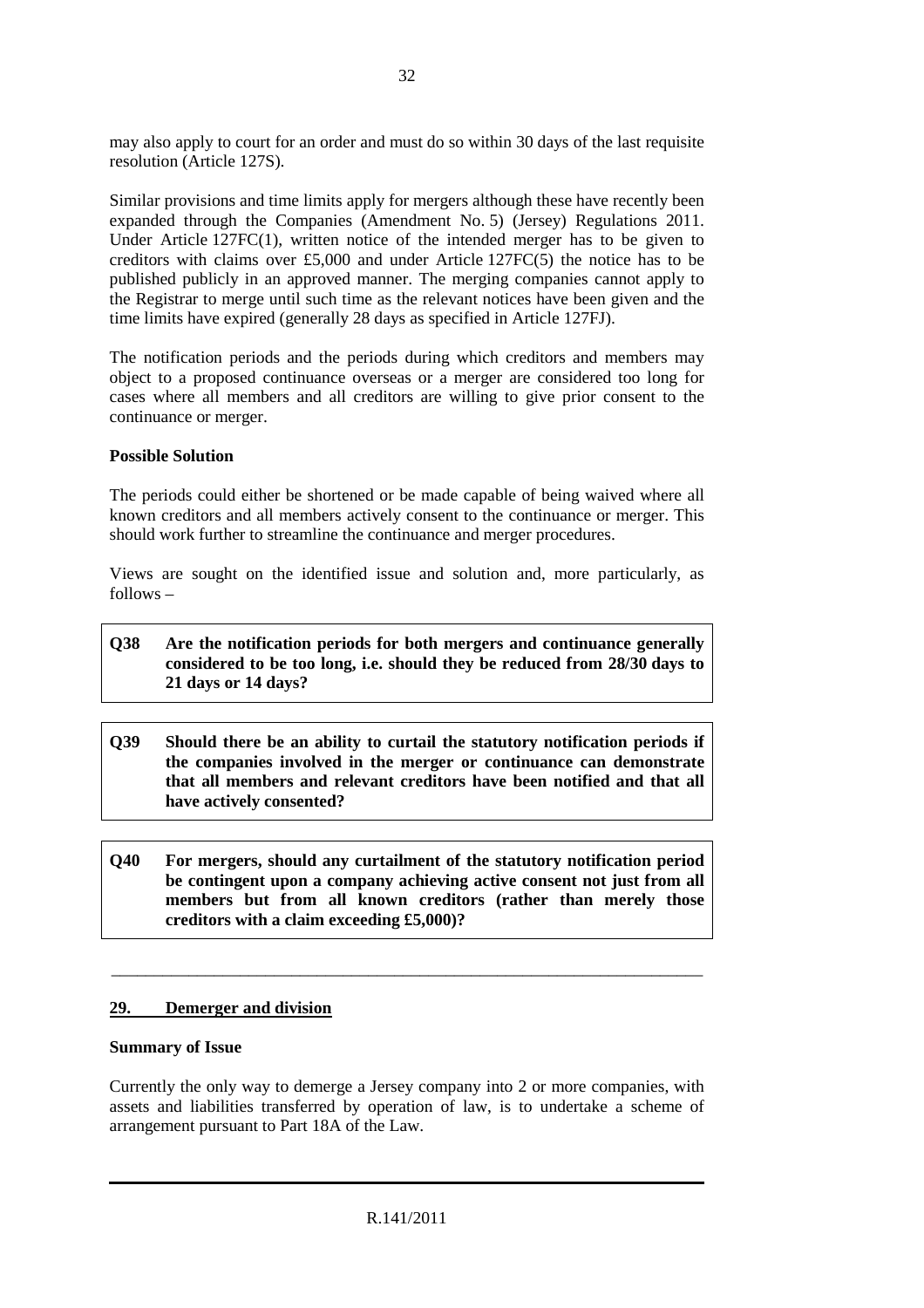# **Possible Solution**

The Law could be amended to create a separate demerger process, reflective of the merger provisions available at Part 18B of the Law.

Part 27 of the UK Companies Act 2006 might stand as a possible model for this purpose subject to 2 principal modifications; namely, that –

- (i) unlike the UK provisions which involve a scheme of arrangement, any Jersey provisions would not involve the courts unless members or creditors object (as is currently the position with mergers); and
- (ii) unlike the UK provisions which result in the dissolution of the dividing company, any Jersey provisions would allow the dividing company to continue in existence (so as to retain accrued tax losses).

It is likely that these provisions would, in the first instance, be restricted to the demerger of a Jersey company into 2 or more Jersey companies, though an accompanying regulation-making power could specifically provide for the future development of a more sophisticated demerger mechanism (e.g. allowing for crossborder demergers, demergers into non-company bodies corporate, etc.).

Views are sought on the identified issue and solution and, more particularly, as follows –

# **Q41 What are considered to be the chief legal and tax considerations of permitting company demergers outside of the traditional 'scheme of arrangement' model?**

**Q42 Is there a market demand for demerger provisions of this type and, if so, to what degree does it extend to cross-border demergers and to demergers into non-company bodies corporate?** 

\_\_\_\_\_\_\_\_\_\_\_\_\_\_\_\_\_\_\_\_\_\_\_\_\_\_\_\_\_\_\_\_\_\_\_\_\_\_\_\_\_\_\_\_\_\_\_\_\_\_\_\_\_\_\_\_\_\_\_\_\_\_\_\_\_\_\_\_\_

#### **30.** Definition of 'relevant supervisory body' (Article 135(3))

#### **Summary of Issue**

The current definition of a 'relevant supervisory authority' in Article 135(3) is "an authority discharging in a country or territory outside Jersey supervisory functions corresponding to those of the Commission in respect of bodies corporate.".

This definition needs to be amended to match that now contained in the more recent regulatory laws.

#### **Possible Solution**

Article 135(3) can be amended to embrace the more recent formulation and define a 'relevant supervisory authority' as, "in relation to a country or territory outside Jersey,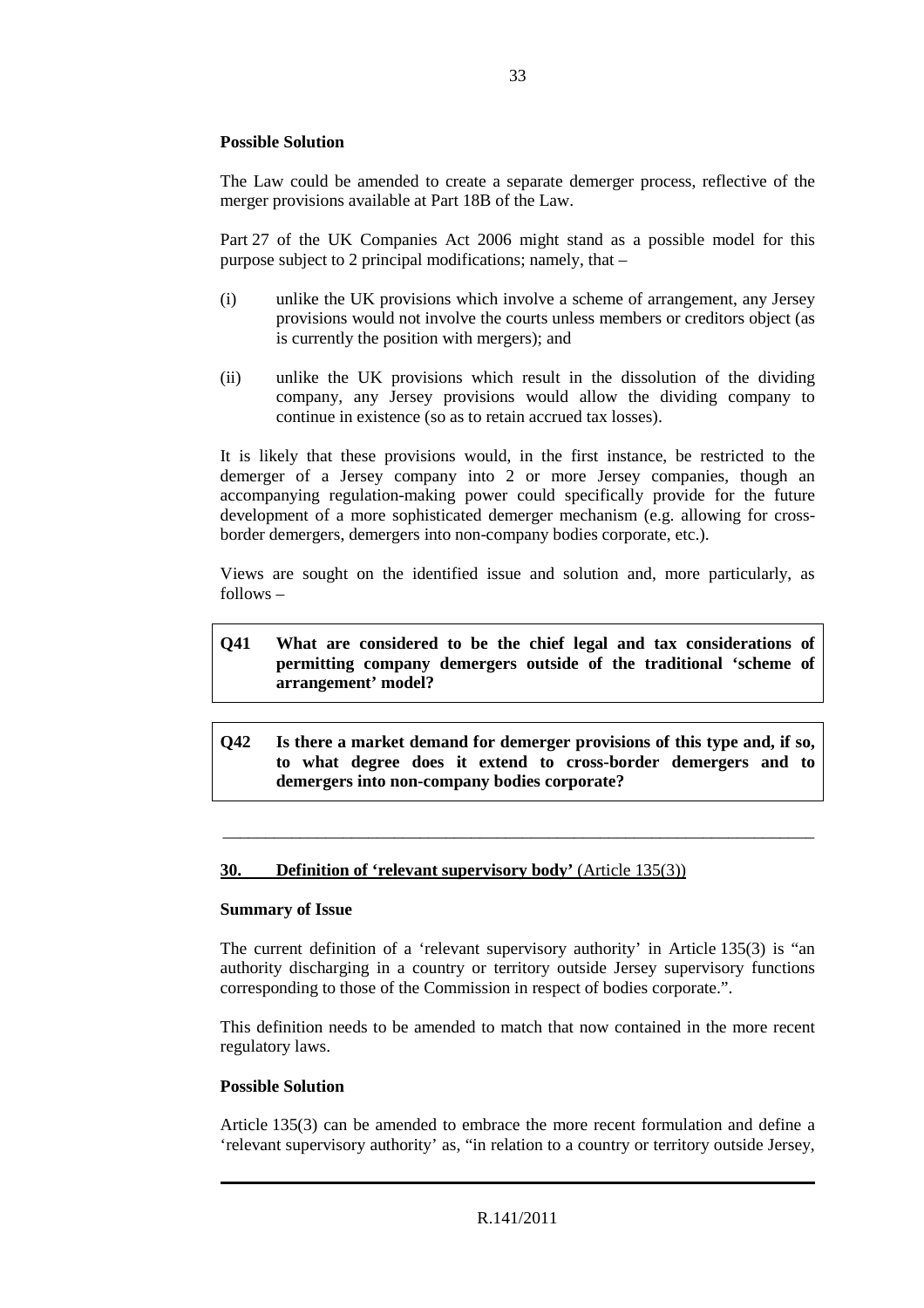an authority discharging in that country or territory any function that is the same as, or similar to, a function of the Commission.".

\_\_\_\_\_\_\_\_\_\_\_\_\_\_\_\_\_\_\_\_\_\_\_\_\_\_\_\_\_\_\_\_\_\_\_\_\_\_\_\_\_\_\_\_\_\_\_\_\_\_\_\_\_\_\_\_\_\_\_\_\_\_\_\_\_\_\_\_\_

# **31. Creditors' winding up** (Article 169A)

#### **Summary of Issue**

There is a disparity between the Law and the Companies (General Provisions) (Jersey) Order 2002 as to procedure at creditors' meetings.

Article 169A(4) of the Law states that, for a resolution to pass at a creditors' meeting, it must be supported by creditors the value of whose votes are "at least half" the value of the votes of the creditors voting.

Article 8(5) of the Companies (General Provisions) (Jersey) Order 2002, on the other hand, requires "a majority" to pass a resolution at a creditors' meeting.

# **Possible Solution**

This issue lends itself to a simple solution; namely, an amendment to Article 169A(4) of the Law to replace the words "at least half" with words which would require a majority.

\_\_\_\_\_\_\_\_\_\_\_\_\_\_\_\_\_\_\_\_\_\_\_\_\_\_\_\_\_\_\_\_\_\_\_\_\_\_\_\_\_\_\_\_\_\_\_\_\_\_\_\_\_\_\_\_\_\_\_\_\_\_\_\_\_\_\_\_\_

#### **32. Quoracy at a creditors' meeting** (Article 169A)

#### **Summary of Issue**

The quoracy provisions in Article 169A(5) of the Law have the potential to cause a deadlock in a creditors' winding up.

The requirement for 3 creditors (or their proxies) to be present at a creditors' meeting could mean that, where there are a number of creditors with small claims and a single major creditor, the smaller creditors could act to prevent a meeting being quorate frustrating the major creditor and causing inequity.

As of 6th April 2010, the equivalent UK provision (Rule 12.4A of the Insolvency Rules 1986) has been repealed and replaced with a new rule (Rule 12A.21) providing that a quorum of 'at least one creditor entitled to vote' renders a creditors meeting competent to act.

#### **Possible Solution**

This issue could be easily resolved through the mirroring in the Law of the changes which have been brought into force in the UK (as described above).

\_\_\_\_\_\_\_\_\_\_\_\_\_\_\_\_\_\_\_\_\_\_\_\_\_\_\_\_\_\_\_\_\_\_\_\_\_\_\_\_\_\_\_\_\_\_\_\_\_\_\_\_\_\_\_\_\_\_\_\_\_\_\_\_\_\_\_\_\_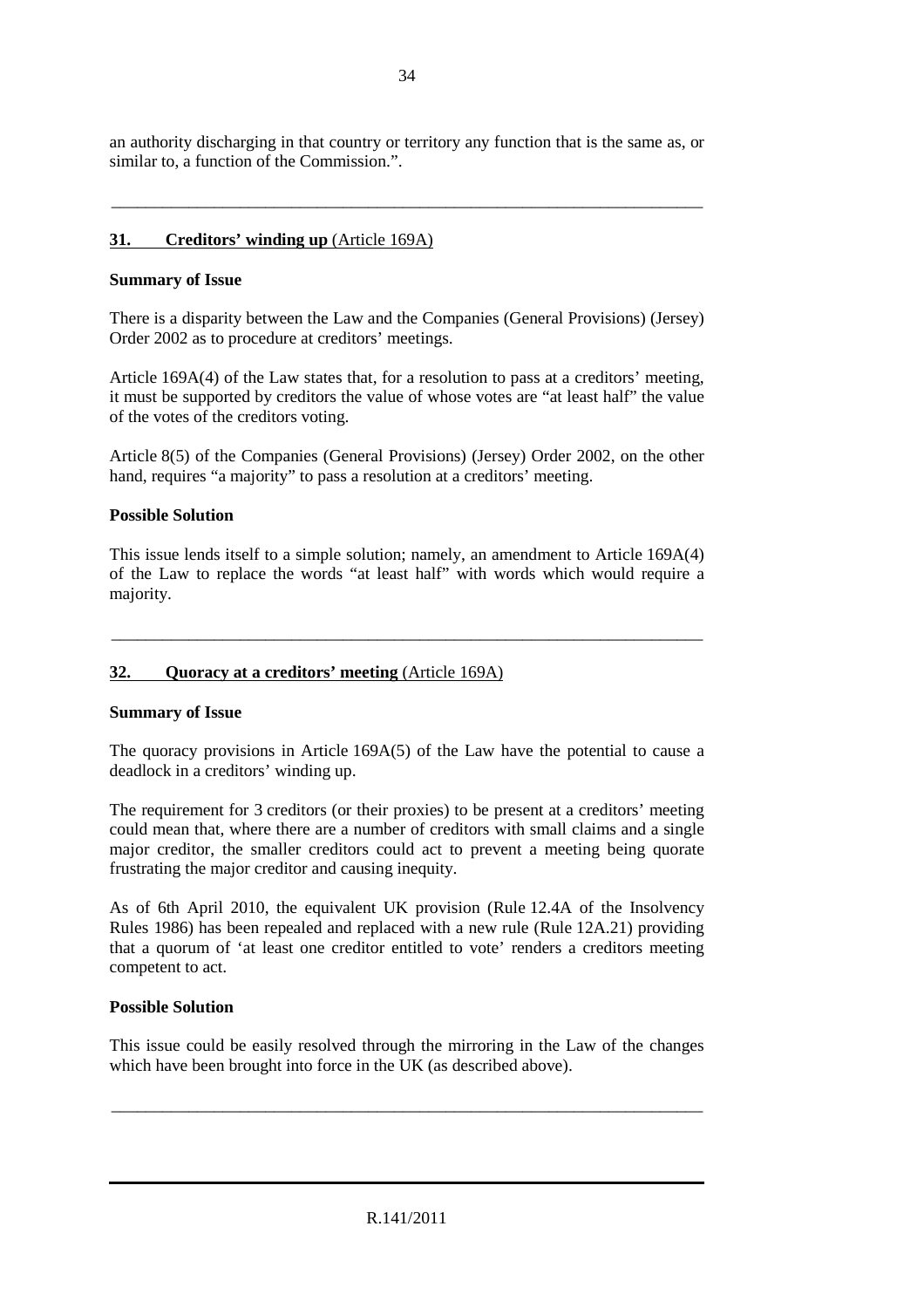# **33. Striking off a company with no valid registered office** (Article 205)

#### **Summary of Issue**

Under Article 67(1) of the Law, a company is required at all times to have a registered office in Jersey, to which all communications and notices may be addressed. Article 67(2) of the Law provides that a company does not comply with that requirement unless the occupier of the premises that comprise the registered office authorises their use for that purpose.

The Registrar may refuse to incorporate a company if he or she is not satisfied that the occupier of the premises has given such authorisation.

However, if once it has been incorporated a company is subsequently without a registered office (e.g. because the Registrar is not satisfied on the question of occupier's authorisation) the company will nevertheless remain on the Companies Register (despite committing a criminal offence under Article 67(9)).

It will continue on the Register until one of the existing strike-off provisions in Article 205 of the Law can be utilised e.g. failure to file an annual return. Unless the situation is remedied, strike-off will then occur three months after notification by the Registrar. During that period, the company continues to be a Jersey company but does not have a valid registered office and, as such, no genuine local presence.

# **Possible Solution**

A new provision could be included in Article 205 of the Law to provide the Registrar with the power to strike off a company where it has been without a registered office for a specified period.

Views are sought on the identified issue and solution and, more particularly, as follows –

**Q43 Is it considered appropriate to be able to strike off a company where it has been without a registered office for a specified period?** 

\_\_\_\_\_\_\_\_\_\_\_\_\_\_\_\_\_\_\_\_\_\_\_\_\_\_\_\_\_\_\_\_\_\_\_\_\_\_\_\_\_\_\_\_\_\_\_\_\_\_\_\_\_\_\_\_\_\_\_\_\_\_\_\_\_\_\_\_\_

**Q44 If so, what should the specified period be?** 

# **34. Electronic Communications** (Various)

#### **Summary of Issue**

There is no express provision in the Law for electronic communications and the only existing references in the Law to the Electronic Communications (Jersey) Law 2000 are at Articles 4(4) and 5(5).

The inability of practitioners to utilise electronic communications gives rise to unnecessary delay, expense and inconvenience.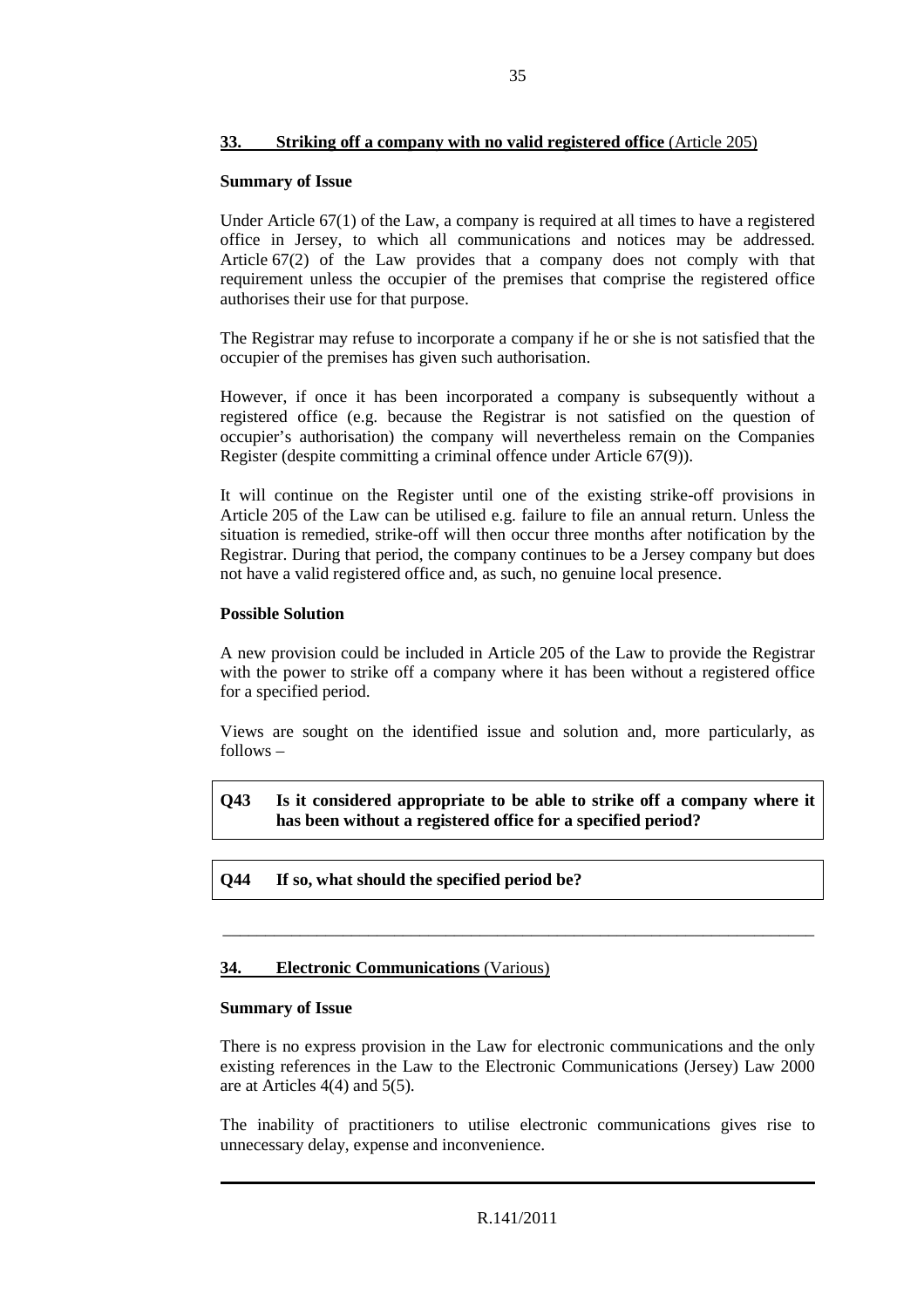By way of comparison with the UK, specific provisions for electronic communications are woven throughout the UK Companies Act 2006 (sections 298, 333, 360A, 1069, 1070, 1259 and Part 3 of Schedule 4).

# **Possible Solution**

There are 2 possibilities with dealing with this issue: namely –

- (i) to introduce into the Law a new generalised clarification e.g. confirming that nothing in the Law prevents the circulation of notices and equivalent documents by electronic means unless, in the case of those emanating from a company, that company's articles specifically provide otherwise; and/or
- (ii) to introduce specific provisions into the Law, authorising electronic methods of communication for particular documents and/or in particular circumstances.

Views are sought on the identified issue and solution and, more particularly, as follows –

**Q45 Is one or other of the identified solutions to be preferred and, if so, why?** 

| Q46 |              | In relation to the second solution, which types or categories of<br>communications should be opened up to electronic methods?                                                                                                                                                                |
|-----|--------------|----------------------------------------------------------------------------------------------------------------------------------------------------------------------------------------------------------------------------------------------------------------------------------------------|
|     | For example: |                                                                                                                                                                                                                                                                                              |
|     |              | administrative or internal notices issued or circulated by the<br>company itself, e.g. notices to shareholders under Article 87(2) or<br>terminating company agency under Article 23(4)?                                                                                                     |
|     |              | third party notices to and from the company, e.g. notices to and<br>from the Commission under Article 16 or to and from the<br>Registrar under Articles $42(2)$ , $67(5)$ , etc.?                                                                                                            |
|     |              | statutory or public notices, e.g. a notice of intention to merge<br>under Article $127FC(5)(a)$ which is currently required to be<br>published by a company 'in a newspaper circulating in Jersey'<br>(with no reference to electronic publication on the web-pages of<br>such a newspaper)? |